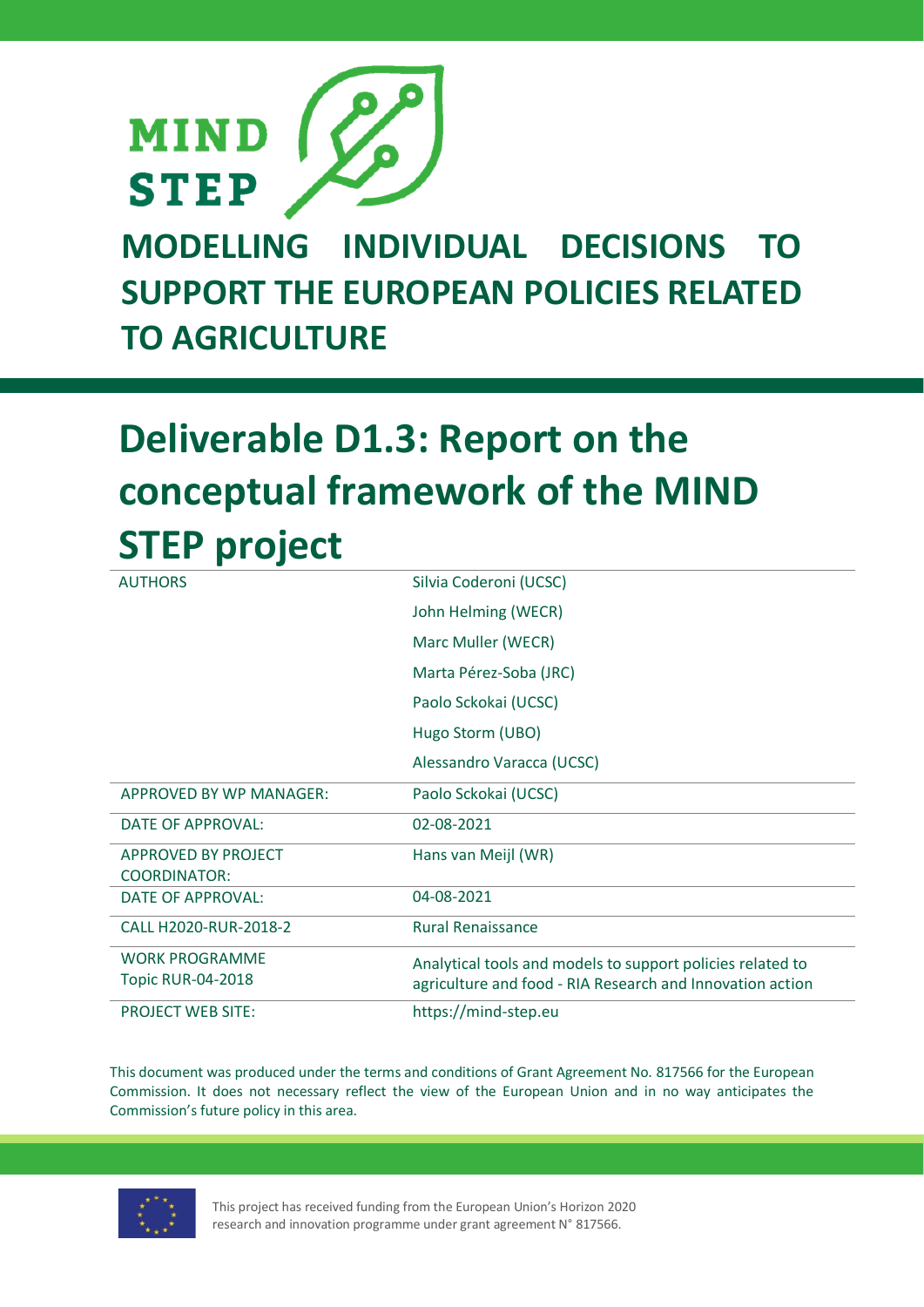





This project has received funding from the European Union's Horizon 2020 research and innovation programme under grant agreement N° 817566.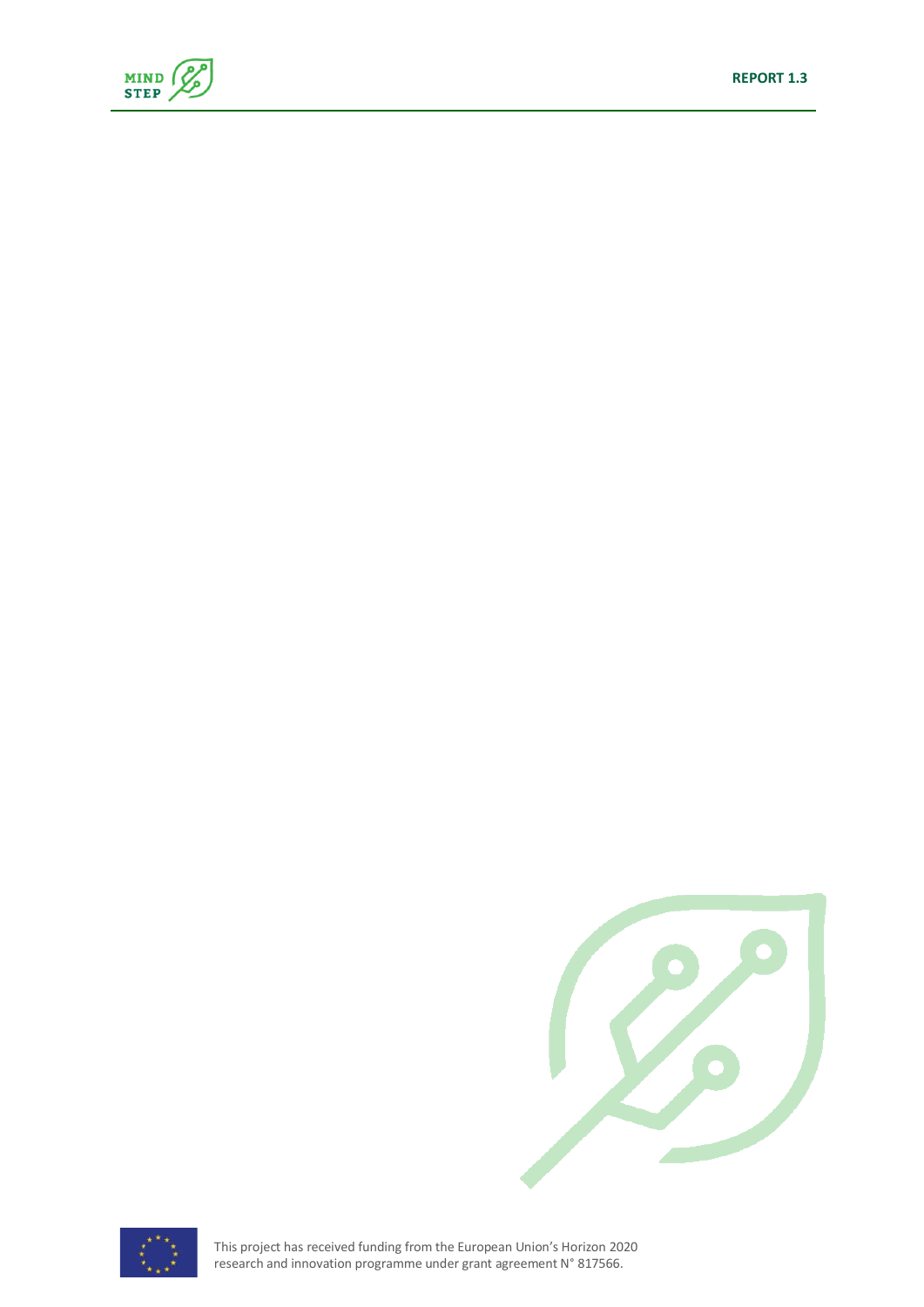

### **TABLE OF CONTENTS**

| 3. THE SCENARIO GROUPING ACCORDING TO POST-2020 CAP OBJECTIVES8                                                                                       |  |
|-------------------------------------------------------------------------------------------------------------------------------------------------------|--|
| 4. THE MIND STEP POTENTIAL TO MODEL THE SCENARIOS  14                                                                                                 |  |
| 4.1. WHICH SCENARIOS CAN BE ACTUALLY OR POTENTIALLY MODELLED? 14<br>4.2.2. PRESERVE BIODIVERSITY, ECOSYSTEM SERVICES AND ENVIRONMENTAL CARE SCENARIOS |  |
|                                                                                                                                                       |  |
| 6. THE CONCEPTUAL FRAMEWORK OF THE MIND STEP PROJECT  24                                                                                              |  |
| 6.2. ILLUSTRATION ON HOW MINDSTEP TOOLBOX WILL MODEL THE SELECTED POLICY                                                                              |  |
|                                                                                                                                                       |  |
|                                                                                                                                                       |  |
|                                                                                                                                                       |  |

### **LIST OF FIGURES**

| FIGURE 2 PRESERVE BIODIVERSITY, ECOSYSTEM SERVICES AND ENVIRONMENTAL CARE SCENARIOS  |
|--------------------------------------------------------------------------------------|
|                                                                                      |
|                                                                                      |
| FIGURE 5 MIND STEP MODEL TOOLBOX: INTEGRATION OF INDIVIDUAL DECISION MAKING (IDM)    |
| FIGURE 6 COMBINATION OF THE MODEL FARMDYN WITH THE ABM AGRIPOLIS MODEL 29            |
| FIGURE 7 ABM OVERVIEW: THE FARMER DECISION MAKING MODEL AND ITS INTEGRATION WITH THE |

### **LIST OF TABLES**

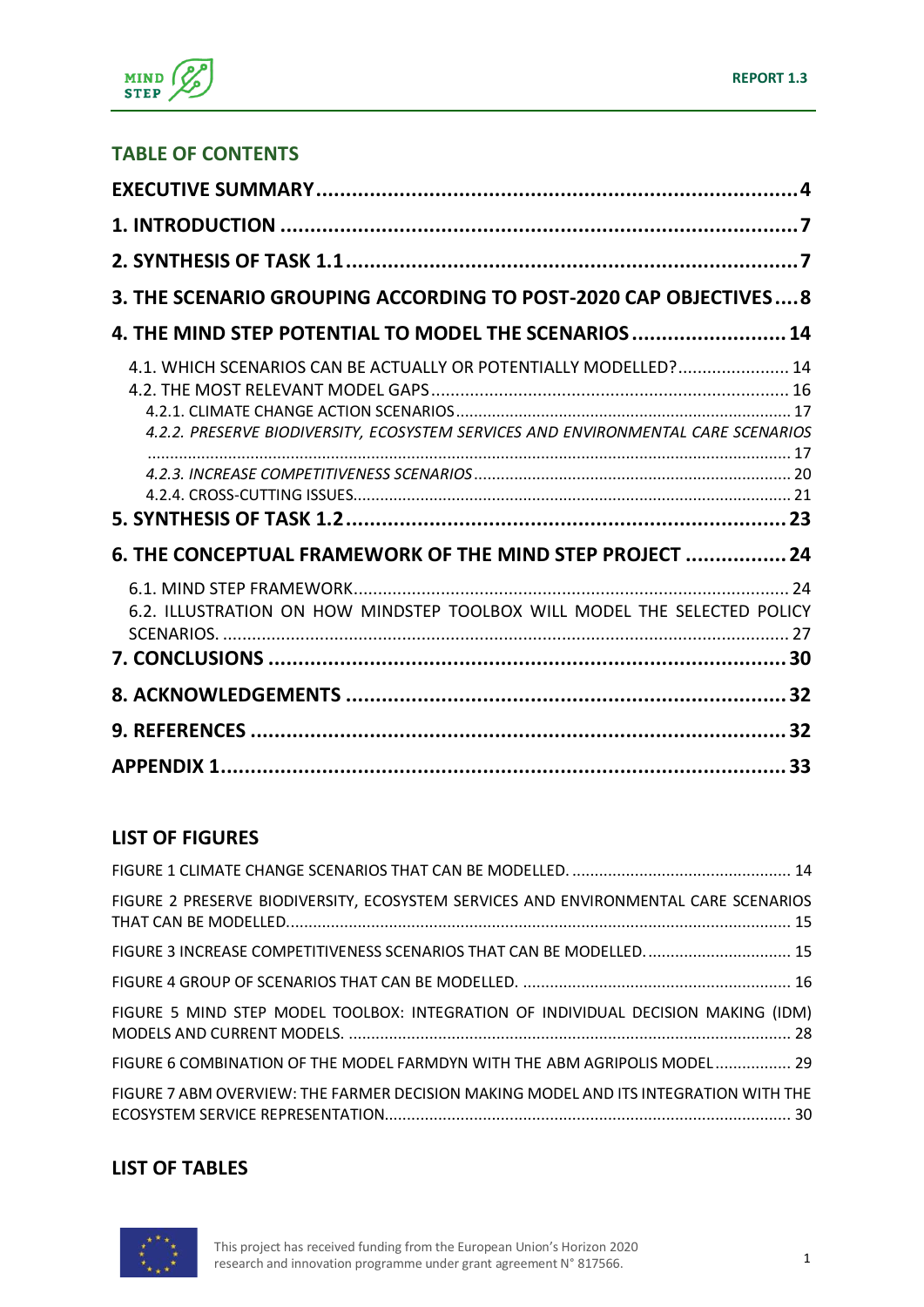

| TABLE 3 PRESERVE BIODIVERSITY, ECOSYSTEM SERVICES AND ENVIRONMENTAL CARE SCENARIO |  |
|-----------------------------------------------------------------------------------|--|
|                                                                                   |  |
| TABLE 5 MOST RELEVANT MODEL GAPS ACCORDING TO EACH SCENARIO AND POSSIBLE SOLUTION |  |
| TABLE 6 CLIMATE CHANGE MODELLABLE SCENARIOS AND PERTINENT INDICATORS 25           |  |

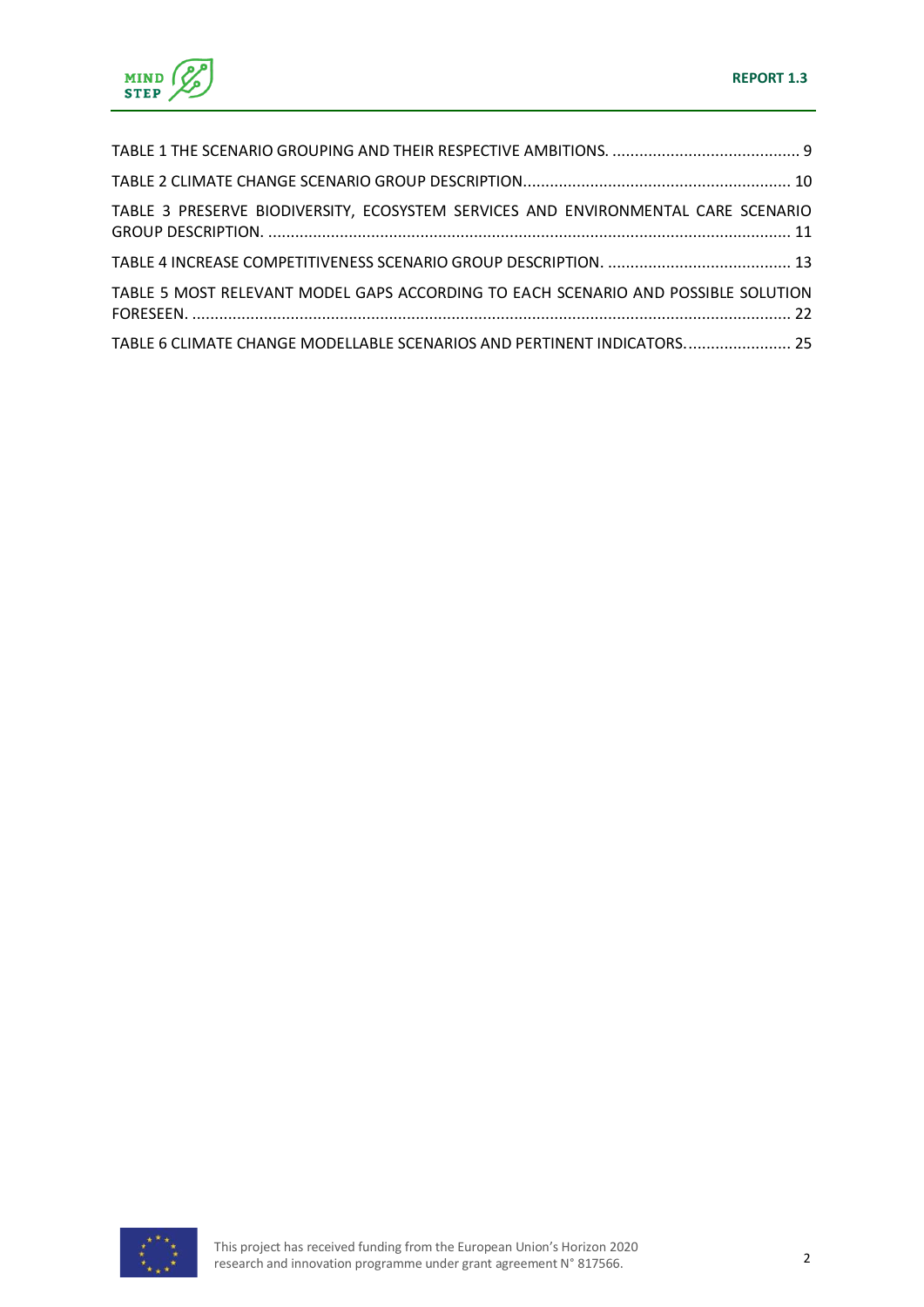

#### **ACRONYMS**

- ABM Agent-based Model
- AES Agri-Environmental Schemes
- CAP Common Agricultural Policy
- EU European Union
- GHG greenhouse gases
- IDM Individual Decision Making
- MS Member States
- SDGs Sustainability Development Goals

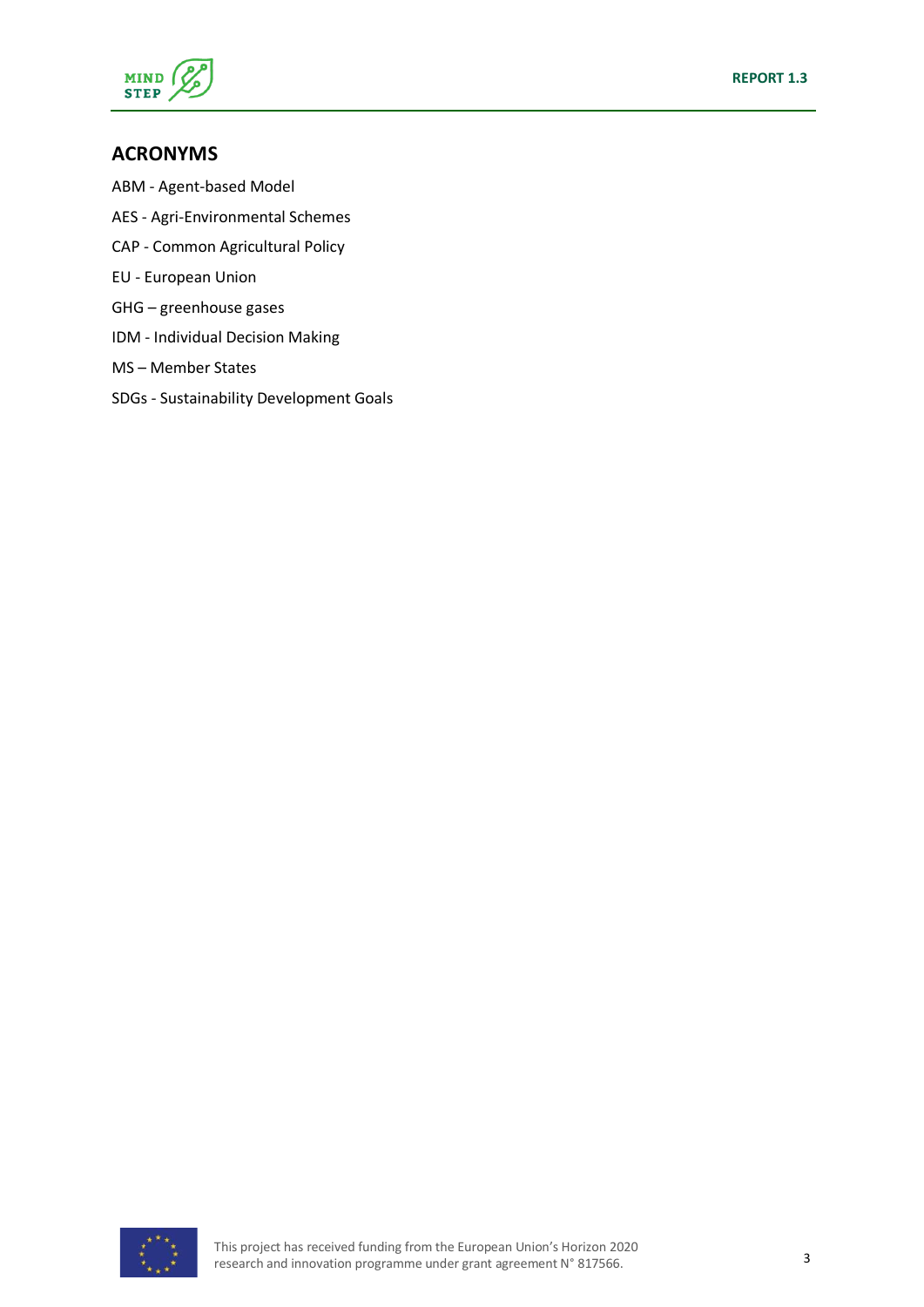

## <span id="page-5-0"></span>**EXECUTIVE SUMMARY**

The overall objective of MIND STEP is to support public decision making in agricultural, rural, environmental and climate policies, taking into account the behaviour of individual decision-making units (IDM) in agriculture and the rural society. In this respect, WP1 has identified the future needs in the research and policy agenda and explored the feasibility of potential modelling exercises by using the MIND STEP toolbox, consisting of already existing models at farm, regional, national and worldwide levels and newly proposed individual decision-making (IDM) models and Agent Based Models (ABM).

Thisreport synthesizes the work done for Task 1.3 that has reviewed the above-mentioned MIND STEP models and modelling approaches with a specific focus on their policy and farm, regional, national, EU and global driver coverage, in order to identify whether they could properly address the benchmark scenarios identified in Task 1.1.

The Task has been carried out through: (i) desk research; (ii) stakeholders' engagements; iii) interactions with partners of the MIND STEP Consortium that are developing/have developed and/or are maintaining the models in the MIND STEP toolbox.

This assessment has pointed out model gaps and eventual needs of model extensions and development of new tools. At the same time, it has also revealed the potential of model integration and collaboration to supplement the outcomes of individual models e.g., improved micro-economic underpinning of aggregated models.

Overall, all proposed scenarios of the "climate change" group could indeed be modelled. Six out of eight scenarios of the "preserve biodiversity, ecosystem services and environmental care" group can be modelled, while the remaining two can be potentially modelled by modifying the current model set-up. The "increase competitiveness" group of scenarios seemed to emerge as the most difficult to model. In fact, only four out of seven scenarios have been judged to be modellable, while three out of seven are potentially modellable, as long as the models in the MIND STEP toolbox can be properly modified.

Closely related to the work of Task 1.3, Task 1.2 has reviewed the models' ability to produce appropriate indicators for monitoring and measuring the impact of the same policies and drivers (i.e., the list of indicators identified in Task 1.2). Together, Task 1.1, Task 1.2 and Task 1.3 constitute the "conceptual framework" of the whole MIND STEP project, in the sense that the whole modelling and policy analysis work will refer to the identified set of policy questions, indicators and model gaps. This analysis will be used as input for the data framework in WP2, the modelling work in WP3, WP4 and WP5 and for the policy evaluation in WP6.

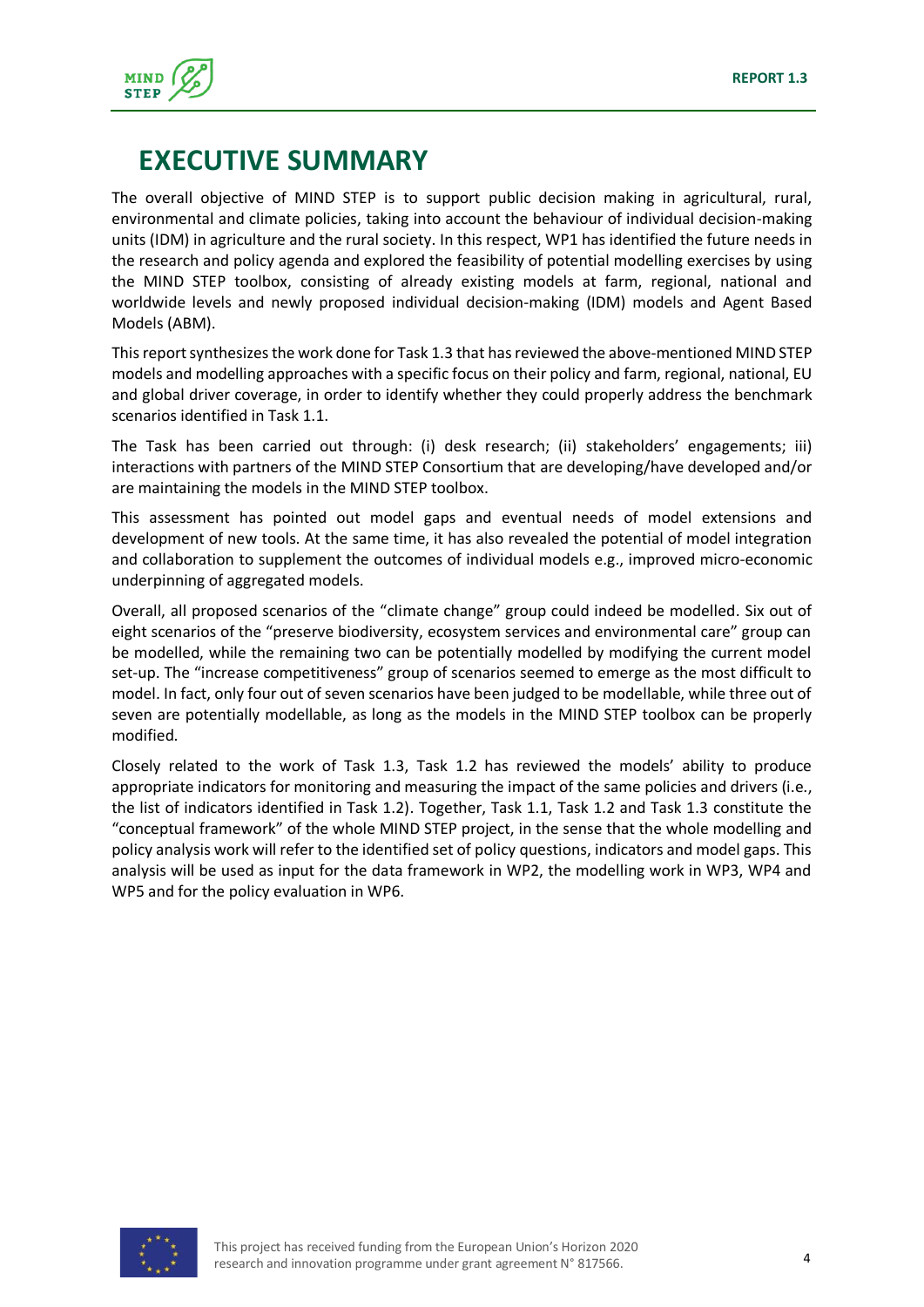

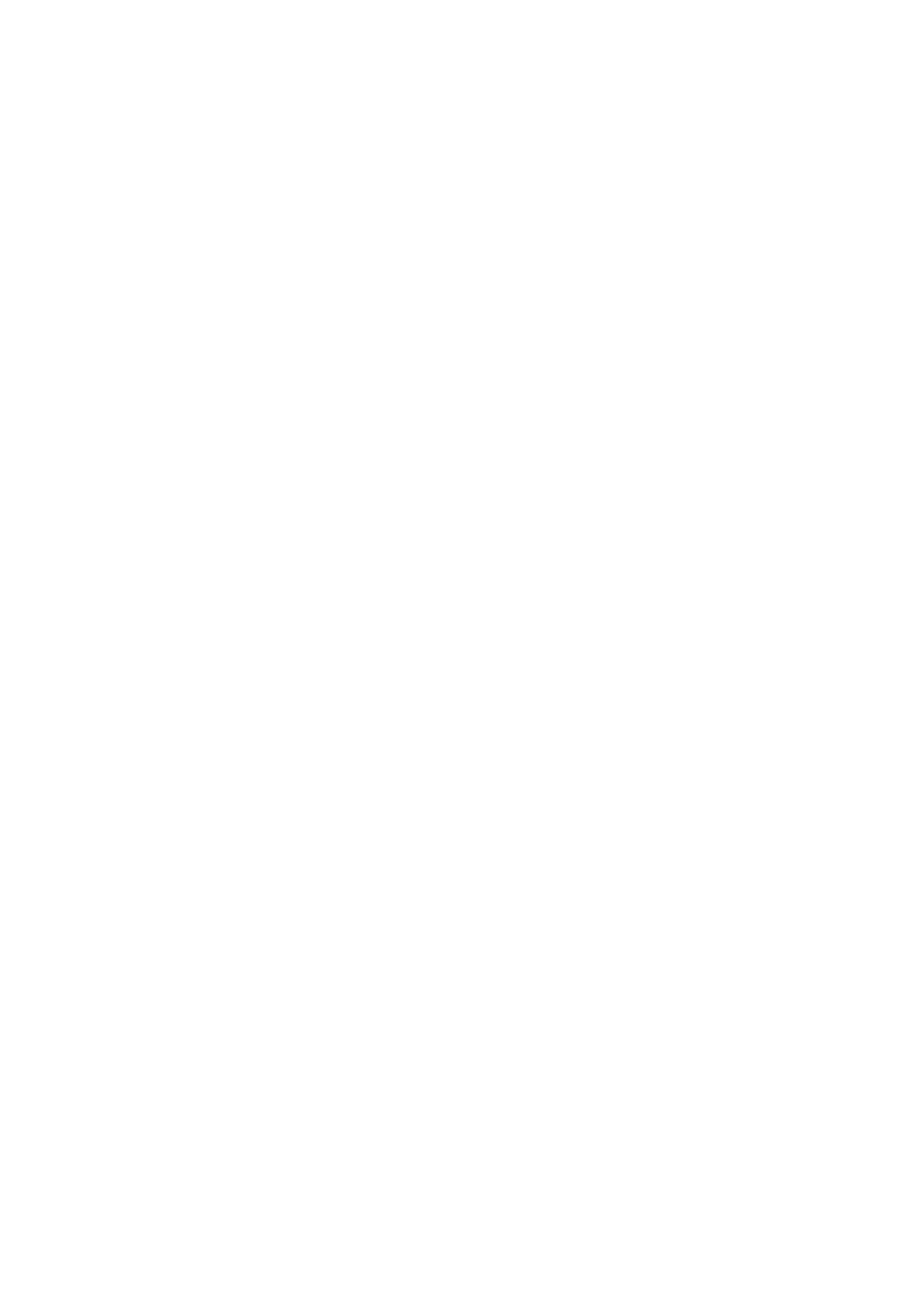

## **1. INTRODUCTION**

<span id="page-8-0"></span>MIND STEP project is aimed at supporting public decision making in agricultural, rural, environmental and climate policies. This objective is very relevant in the light of the deep policy changes that are foreseen for the European agricultural and rural sector (European Commission, 2018; 2019; 2020). The main novelty of the approach proposed is in explicitly considering the behaviour of individual decision-making (IDM) units in agriculture and the rural society.

The overall objective of WP1, in this respect, was to characterize the future policy objectives and questions that will be relevant in the European context, and consequently, in the project's research agenda and investigate the viability of modelling exercises by using the tools of the MIND STEP toolbox (see Section 6.2 for an overview of the MIND STEP toolbox).

This report does not give a detailed literature review of strengths and weaknesses of all possible modelling approaches and methodologies, including the ones outside the MIND step toolbox. Instead, this report synthesizes the work done for Task 1.3 that has reviewed the MIND STEP models and modelling approaches with respect to their capability to properly simulate selected aspects of the benchmark scenarios identified, via stakeholders' involvement, in Task 1.1.

This assessment has pointed out model gaps and eventual need of model extensions and development of new tools. At the same time, it has also revealed the potential of model integration and collaboration to supplement the outcomes of individual models.

The Task has been carried out through: (i) desk research; (ii) stakeholders' engagements; iii) interactions with partners of the MIND STEP Consortium that have developed and/or are maintaining the models in the MIND STEP toolbox.

In order to complete the MIND STEP "conceptual framework", Task 1.2 has proposed a list of indicators and reviewed the models' ability to produce appropriate indicators for monitoring and measuring the impact of the same policies and drivers.

Together, Task 1.1, Task 1.2 and Task 1.3 constitute the "conceptual framework" of the whole MIND STEP project, in the sense that the whole modelling and policy analysis work will refer to the identified set of policy questions, indicators and model gaps. This analysis will be used as input for the data framework in WP2, the modelling work in WP3, WP4 and WP5 and for the policy evaluation in WP6.

This Deliverable is organized as follows: Section 2 presents the synthesis of the work done in Task 1.1; Section 3 the scenario grouping according to the post-2020 Common Agricultural Policy (CAP) objectives; Section 4 discusses the MIND STEP potential to model the proposed scenarios, by presenting which scenarios can be modelled or potentially modelled, meaning contribute to selected aspects, as well as the most relevant model gaps; Section 5 presents the synthesis of the Task 1.2; Section 6 the conceptual framework of the MIND STEP project by illustrating a synthesis of Tasks 1.1 and 1.2 and how the MIND STEP toolbox will implement the selected policy scenarios; finally, Section 7 provides brief concluding remarks.

## <span id="page-8-1"></span>**2. SYNTHESIS OF TASK 1.1**

Task 1.1. was aimed at identifying the relevant policy questions and related benchmark scenarios that could be modelled in the MIND STEP project to address the IDM response of EU farmers to potential policy changes.

In particular, this study wanted to answer the following research questions: Q1: *What agricultural policy objectives are relevant and worth of investigation today?; Q2*: *Which benchmark scenarios* 

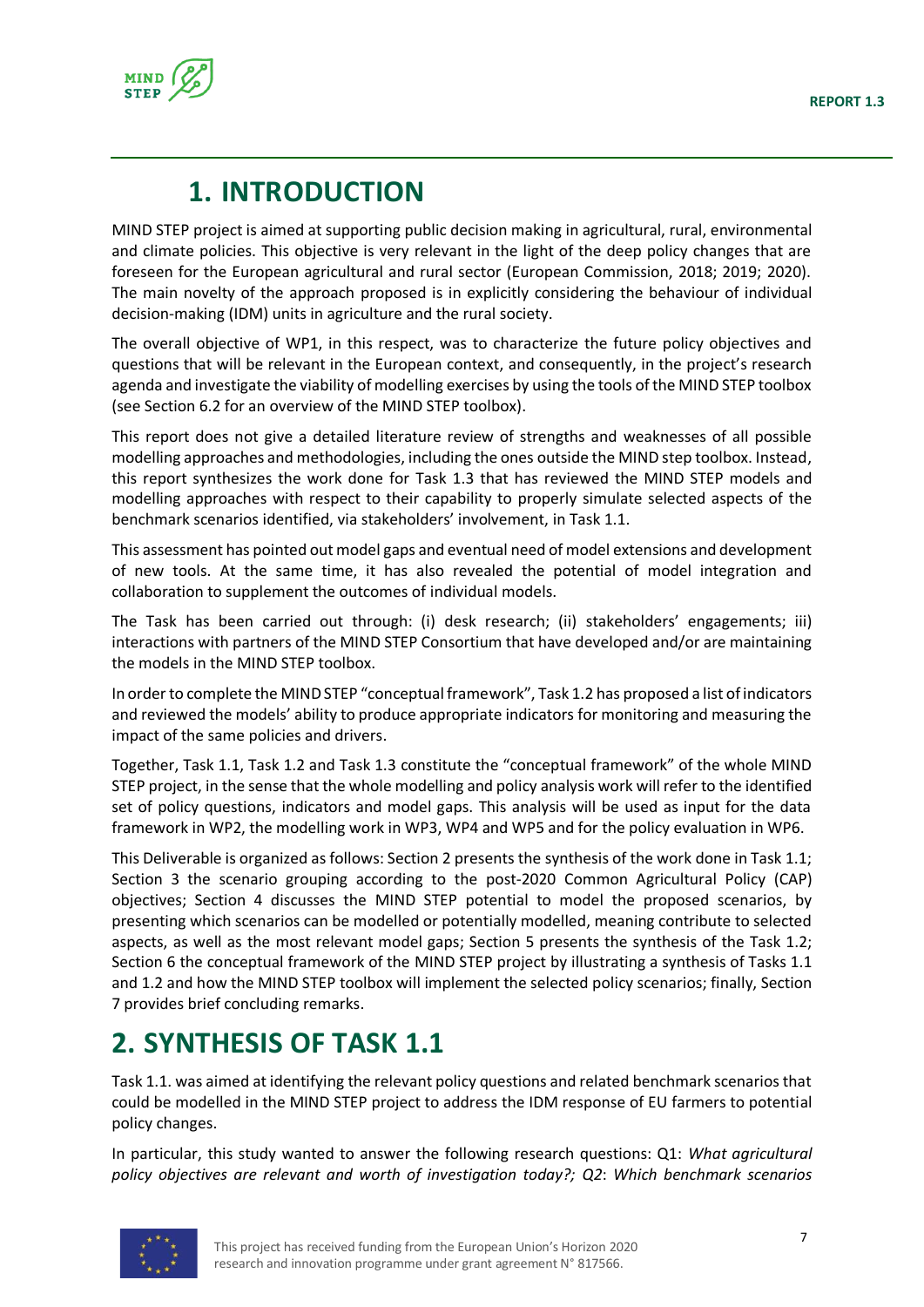

*should be investigated in order to capture the most relevant impacts of these policy objectives on EU agriculture and rural areas?*

These questions have been addressed using a set of qualitative tools. Among them, stakeholders' engagement via interviews, the use of policy expert team and the use of a focus group (including members of the core stakeholder group and the policy expert team) played a crucial role.

The MIND STEP core stakeholder group (see ANNEX 1 for the complete list), was carefully chosen to cover a broad range of interests from different groups, including both public and private sector representatives, giving particular attention to the inclusion of policy makers at a strategic level. Through a 5-step qualitative research approach, the proposed post-2020 Common Agricultural Policy (CAP) objectives were ranked based on the stakeholders' answers and the corresponding key policy questions for each post-2020 CAP objective, as defined by the policy expert team. Finally, for each policy question we associated a list of relevant benchmark scenarios as identified by the stakeholders.

A clear focus on environmental policy objectives emerged from the MIND STEP core stakeholder group views and the importance of the environmental issues coherently emerged also for the proposed scenarios, where stakeholders indicated more frequently environmental and low carbon setups. As regards modelling issues, the importance to analyse the trade-offs between economic and environmental objectives, and among environmental objectives, also clearly emerged.

## <span id="page-9-0"></span>**3. THE SCENARIO GROUPING ACCORDING TO POST-2020 CAP OBJECTIVES**

The first step of the analysis was the classification of the 24 scenarios derived from Task 1.1. These scenarios have been classified in three main groups, each with a particular ambition stemming from the 9 post-2020 Common Agricultural Policy (CAP) objectives. [Table 1](#page-10-0) summarise the scenario grouping and their respective ambitions.

The "Climate Change" scenario group has the overall ambition to reduce or prevent the emissions of greenhouse gases (GHG) from primary agricultural production by reducing the sources or enhancing the sinks. The "preserve biodiversity, ecosystem services and environmental care" scenario group aims at accelerating the transition to a sustainable farm system that should have a neutral or positive environmental impact. Finally, the "increase competitiveness" group of scenarios has the goal of modelling changes in CAP payments, supply chain management tool and innovation, and assess their impacts on economic and environmental sustainability.

For each scenario, we have further indicated whether it was a supply-side scenario (i.e., if it was aimed at modelling changes from the producers' side), or a demand-side one (i.e., if it was aimed at modelling changes of the consumers' side). Besides, in the supply-side class of scenarios we have distinguished whether it was a policy-driven or a market-driven scenario, i.e., if it was aimed at modelling changes introduced by some new policy settings or by some market mechanisms. Finally, for each scenario, it has been indicated to which post-2020 CAP objective it was primarily intended to contribute. This indication has been done through the expert judgement of the research team which relying on the official document of the EU Commission about the future CAP objectives (European Commission, 2018). Of course, the same scenario can contribute to more than one objective, but the research team has tried to indicate the objective to which each scenario gave its primary contribution.

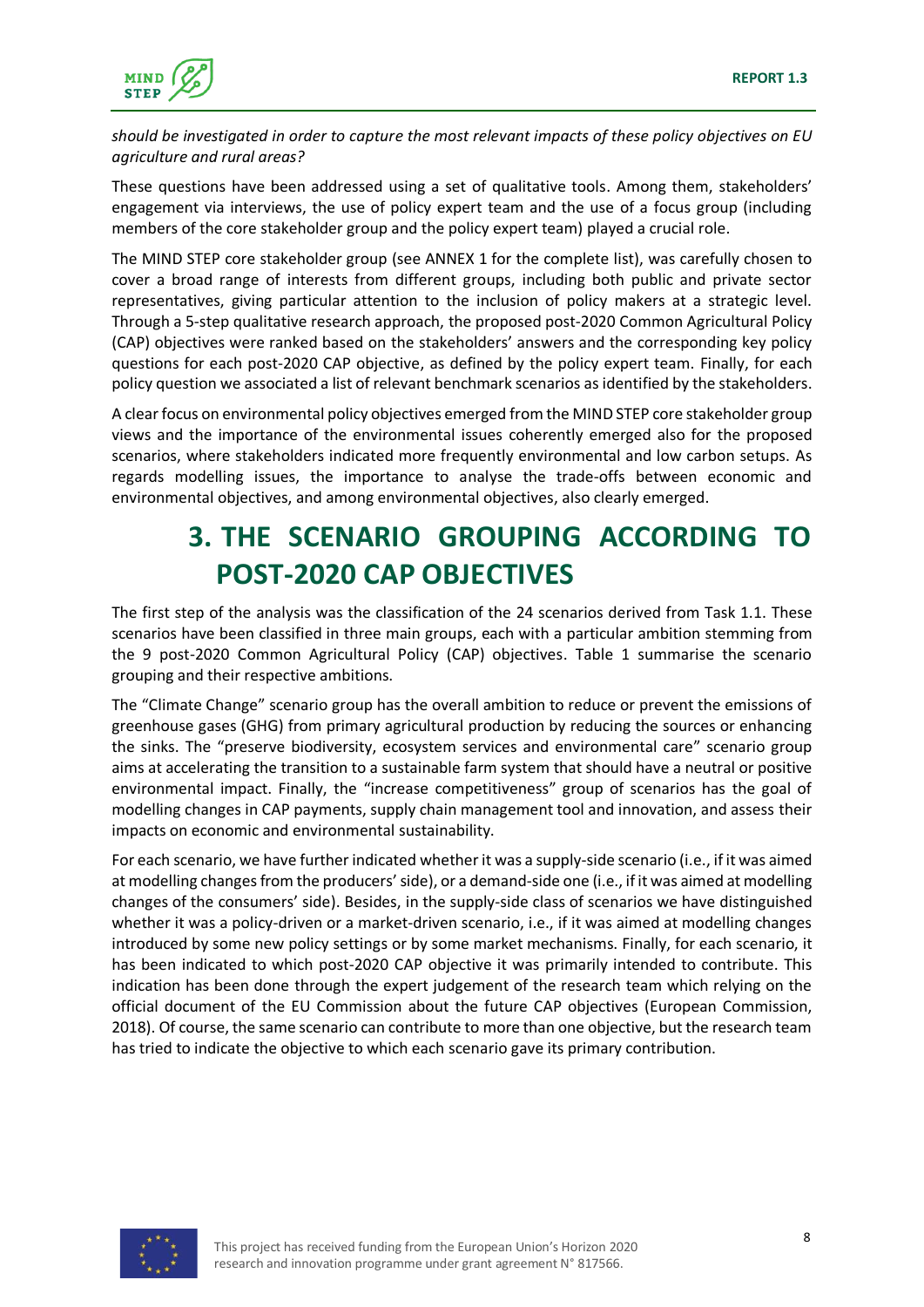<span id="page-10-0"></span>*Table 1 The scenario grouping and their respective ambitions.*

| <b>SCENARIO GROUP</b>                                                      | <b>AMBITION</b>                                                                                                                                          |
|----------------------------------------------------------------------------|----------------------------------------------------------------------------------------------------------------------------------------------------------|
| <b>CLIMATE CHANGE ACTION</b>                                               | • To reduce or prevent the emissions of<br>greenhouse gases from primary agricultural<br>production by reducing the sources<br>or<br>enhancing the sinks |
| PRESERVE BIODIVERSITY, ECOSYSTEM SERVICES<br><b>AND ENVIRONMENTAL CARE</b> | To accelerate the transition to a sustainable<br>$\bullet$<br>farm system that should have a neutral or<br>positive environmental impact                 |
| <b>INCREASE COMPETITIVENESS</b>                                            | To model changes in CAP payments, supply<br>chain management tool and innovation, and<br>assess impacts on sustainability                                |

[Table 2,](#page-11-0) [Table 3](#page-12-0) and 4, show in detail the scenario group description for each of the three groups by also detailing the type of scenario and the post-2020 CAP objective it is related to.

Most of the scenarios proposed by the stakeholders are supply-side driven, while only one is demandside, namely: "Simulate the impact on the agricultural sector of changes in diets (e.g., reduction of meat consumption)". Among the supply-side scenarios, 20 are policy-driven and the remaining three are market-driven scenarios, i.e., "Simulate the adoption of emission trading systems between farms"; "Creating markets for ecosystem services (carbon sequestration)" and "Creating markets for ecosystem services (water)".

Looking at which post-2020 CAP objective each scenario is related to, it emerges that all the scenarios are supposed to contribute to some extent to the rural development and modernisation objectives, while 17 are supposed to contribute to Environmental care, 10 to biodiversity, 9 to Climate change, 8 to Competitiveness and Fair income and 2 to Societal demands.

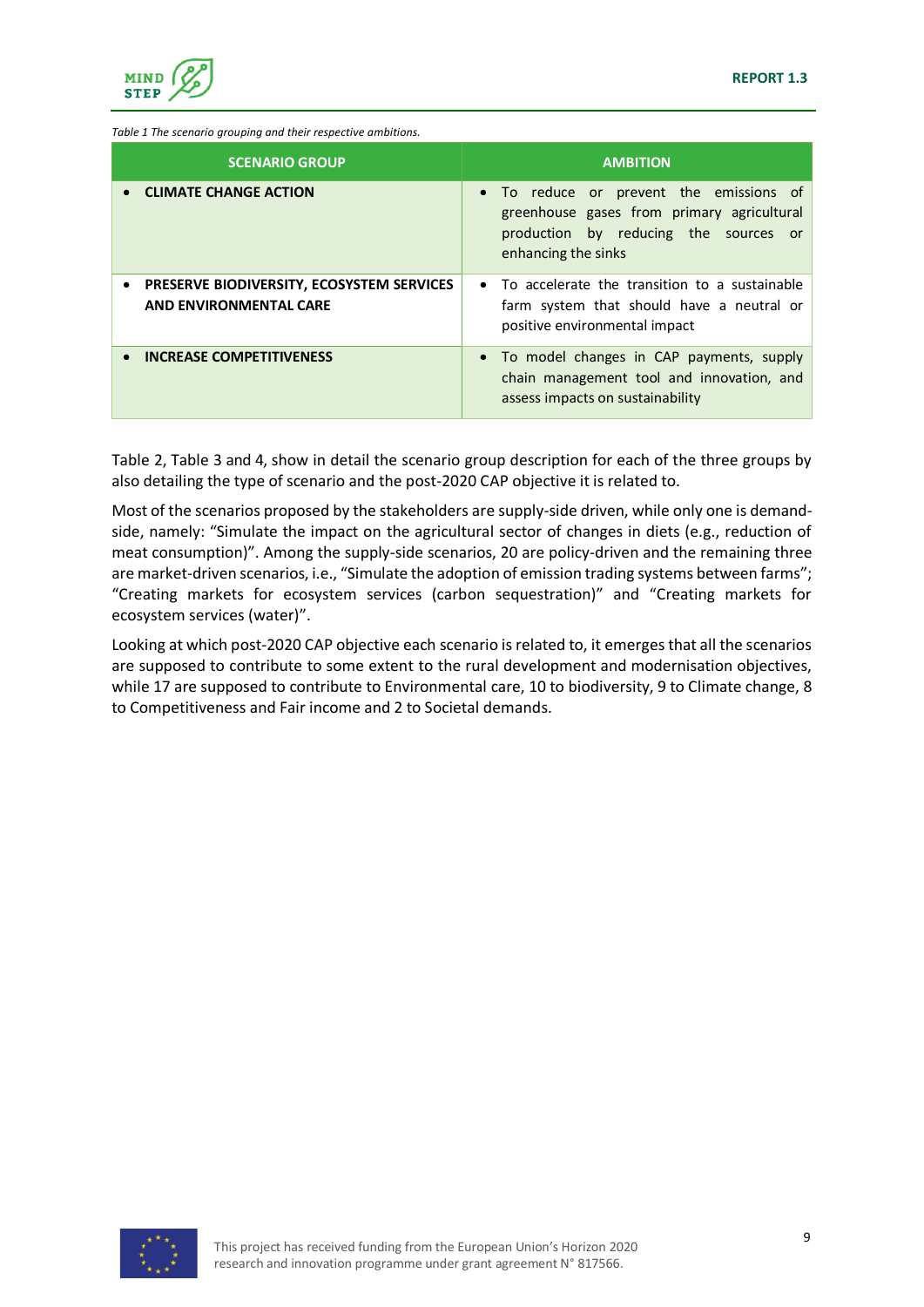

#### **REPORT 1.3**

#### *Table 2 Climate change scenario group description.*

|                                                                                                                         |                                       | Type of scenarios                     |                           |              |                       |                   | Post 2020 CAP policy objectives* |                |                     |                      |               |
|-------------------------------------------------------------------------------------------------------------------------|---------------------------------------|---------------------------------------|---------------------------|--------------|-----------------------|-------------------|----------------------------------|----------------|---------------------|----------------------|---------------|
| <b>CLIMATE CHANGE ACTION</b>                                                                                            | Supply-<br>side:<br>policy-<br>driven | Supply-<br>side:<br>market-<br>driven | Demand-<br>side<br>driven | Biodiversity | Environmental<br>care | Climate<br>change | Competitiveness                  | Fair<br>income | Societal<br>demands | Rural<br>development | Modernisation |
| Simulate the adoption of carbon taxes on<br>agricultural production                                                     |                                       |                                       |                           |              |                       |                   |                                  |                |                     |                      |               |
| Simulate the adoption of a carbon border tax<br>adjustment together with previous instruments                           |                                       |                                       |                           |              |                       |                   |                                  |                |                     |                      |               |
| Simulate the adoption of subsidies targeted to<br>climate change mitigation                                             |                                       |                                       |                           |              |                       |                   |                                  |                |                     |                      |               |
| Impact of different GHG mitigation measures (i.e.,<br>constraints on livestock numbers and/or on<br>nutrient disposal). |                                       |                                       |                           |              |                       |                   |                                  |                |                     |                      |               |
| Create incentives to increase carbon sinks by<br>farmers (and measure the impact of different land<br>use options)      |                                       |                                       |                           |              |                       |                   |                                  |                |                     |                      |               |
| Create incentives for energy transition in<br>agriculture (e.g., renewables)                                            |                                       |                                       |                           |              |                       |                   |                                  |                |                     |                      |               |
| Simulate the adoption of emission trading<br>systems between farms                                                      |                                       |                                       |                           |              |                       |                   |                                  |                |                     |                      |               |
| Creating markets for ecosystem services (carbon<br>sequestration)                                                       |                                       |                                       |                           |              |                       |                   |                                  |                |                     |                      |               |
| Simulate the impact on the agricultural sector of<br>changes in diets (e.g., reduction of meat<br>consumption)          |                                       |                                       |                           |              |                       |                   |                                  |                |                     |                      |               |

<span id="page-11-0"></span>\*Definitions of the post 2020 CAP Objectives:

*Biodiversity*: Contribute to the protection of biodiversity, enhance ecosystem services and preserve habitats and landscapes

*Environmental care*: Environmental care (efficient management of natural resources such as water, soil and air)

*Climate change*: Contribute to climate change mitigation and adaptation, as well as sustainable energy.

*Competitiveness*: Increase competitiveness and agricultural productivity in a sustainable way to meet the challenges of higher demand in a resource-constrained and climate uncertain world

*Fair income*: Ensure a fair income to farmers.

Societal demands: Improve the response of EU agriculture to societal demands on food and health (antimicrobial resistance), including safe, nutritious and sustainable food, reducing food waste, and animal welfare. *Rural development*: Promote employment, growth, social inclusion and local development in rural areas, including bio economy and sustainable forestry.

*Modernisation*: Modernise the agricultural sector by attracting young people and improving their business development

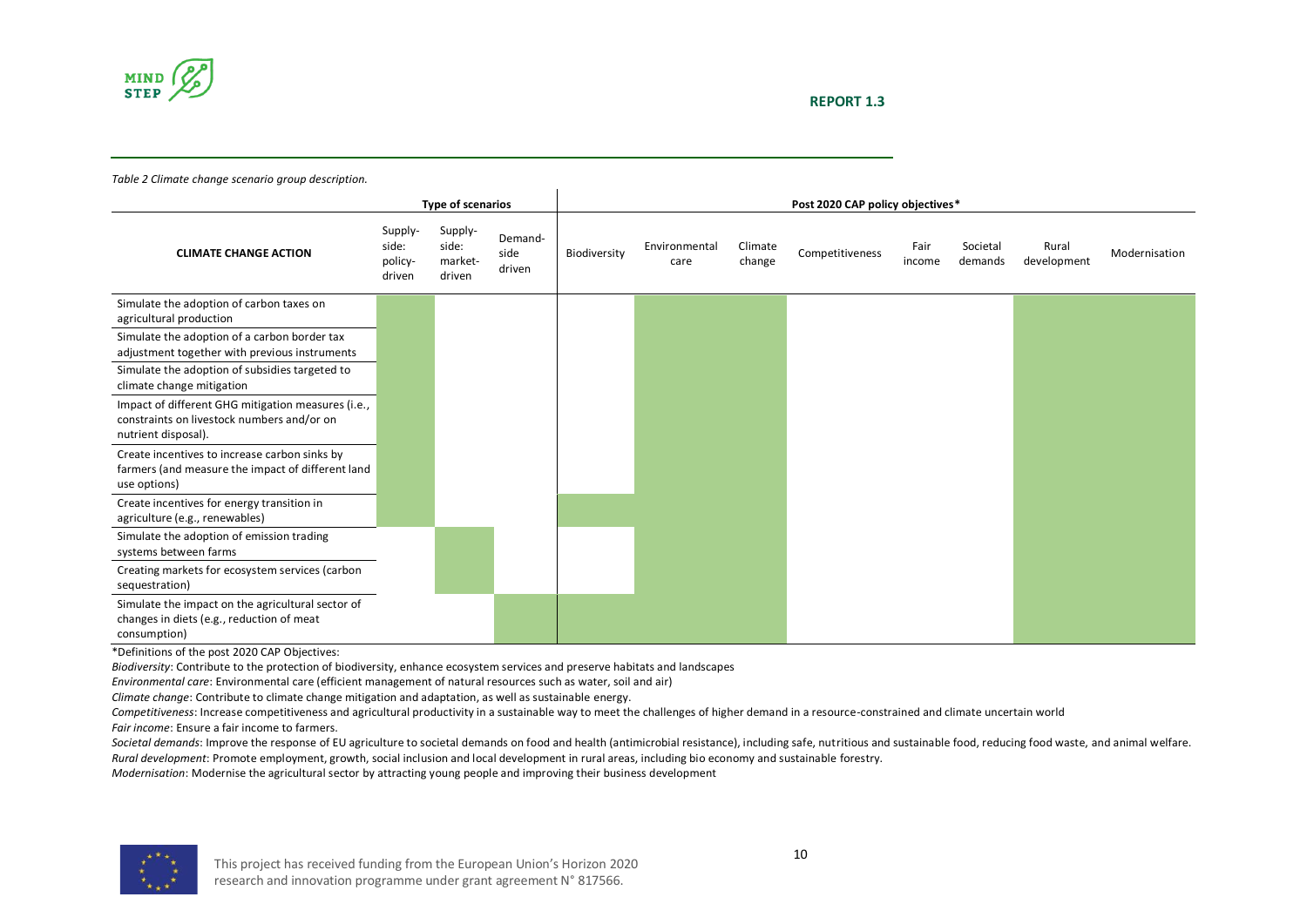

*Table 3 Preserve Biodiversity, Ecosystem Services and Environmental Care scenario group description.*

|                                                                                      |                                       | Type of scenarios                     |                        |              | Post 2020 CAP policy objectives* |                   |                 |                |                     |                      |               |
|--------------------------------------------------------------------------------------|---------------------------------------|---------------------------------------|------------------------|--------------|----------------------------------|-------------------|-----------------|----------------|---------------------|----------------------|---------------|
| PRESERVE BIODIVERSITY,<br><b>ECOSYSTEM SERVICES AND</b><br><b>ENVIRONMENTAL CARE</b> | Supply-<br>side:<br>policy-<br>driven | Supply-<br>side:<br>market-<br>driven | Demand-<br>side driven | Biodiversity | Environmental<br>care            | Climate<br>change | Competitiveness | Fair<br>income | Societal<br>demands | Rural<br>development | Modernisation |
| Mandatory reduction of input use                                                     |                                       |                                       |                        |              |                                  |                   |                 |                |                     |                      |               |
| (e.g., -20% fertilizers, etc.)                                                       |                                       |                                       |                        |              |                                  |                   |                 |                |                     |                      |               |
| Mandatory 25% UAA cultivated with<br>organic farming methods                         |                                       |                                       |                        |              |                                  |                   |                 |                |                     |                      |               |
| Adoption of collective payments to<br>farmers (territorial approach to               |                                       |                                       |                        |              |                                  |                   |                 |                |                     |                      |               |
| environmental care) (e.g.: new<br>approaches to nutrient policies or                 |                                       |                                       |                        |              |                                  |                   |                 |                |                     |                      |               |
| agri-environmental payments)                                                         |                                       |                                       |                        |              |                                  |                   |                 |                |                     |                      |               |
| Create incentives linked to the<br>environmental footprint of                        |                                       |                                       |                        |              |                                  |                   |                 |                |                     |                      |               |
| agricultural activities                                                              |                                       |                                       |                        |              |                                  |                   |                 |                |                     |                      |               |
| Increased use of EU subsidies for                                                    |                                       |                                       |                        |              |                                  |                   |                 |                |                     |                      |               |
| various types of agri-environmental                                                  |                                       |                                       |                        |              |                                  |                   |                 |                |                     |                      |               |
| measures                                                                             |                                       |                                       |                        |              |                                  |                   |                 |                |                     |                      |               |
| Simulate land use changes derived                                                    |                                       |                                       |                        |              |                                  |                   |                 |                |                     |                      |               |
| from different livestock management                                                  |                                       |                                       |                        |              |                                  |                   |                 |                |                     |                      |               |
| options (e.g., more grazing,                                                         |                                       |                                       |                        |              |                                  |                   |                 |                |                     |                      |               |
| constraints on feed, constraints on                                                  |                                       |                                       |                        |              |                                  |                   |                 |                |                     |                      |               |
| livestock numbers, etc.)                                                             |                                       |                                       |                        |              |                                  |                   |                 |                |                     |                      |               |
| Creating markets for ecosystem<br>services (water)                                   |                                       |                                       |                        |              |                                  |                   |                 |                |                     |                      |               |
| Introduction of measures to deal with                                                |                                       |                                       |                        |              |                                  |                   |                 |                |                     |                      |               |
| animal welfare issues (antimicrobial                                                 |                                       |                                       |                        |              |                                  |                   |                 |                |                     |                      |               |
| regulations)?                                                                        |                                       |                                       |                        |              |                                  |                   |                 |                |                     |                      |               |

<span id="page-12-0"></span>\*Definitions of the post 2020 CAP Objectives:

*Biodiversity*: Contribute to the protection of biodiversity, enhance ecosystem services and preserve habitats and landscapes

*Environmental care*: Environmental care (efficient management of natural resources such as water, soil and air)

*Climate change*: Contribute to climate change mitigation and adaptation, as well as sustainable energy.

*Competitiveness*: Increase competitiveness and agricultural productivity in a sustainable way to meet the challenges of higher demand in a resource-constrained and climate uncertain world *Fair income*: Ensure a fair income to farmers.

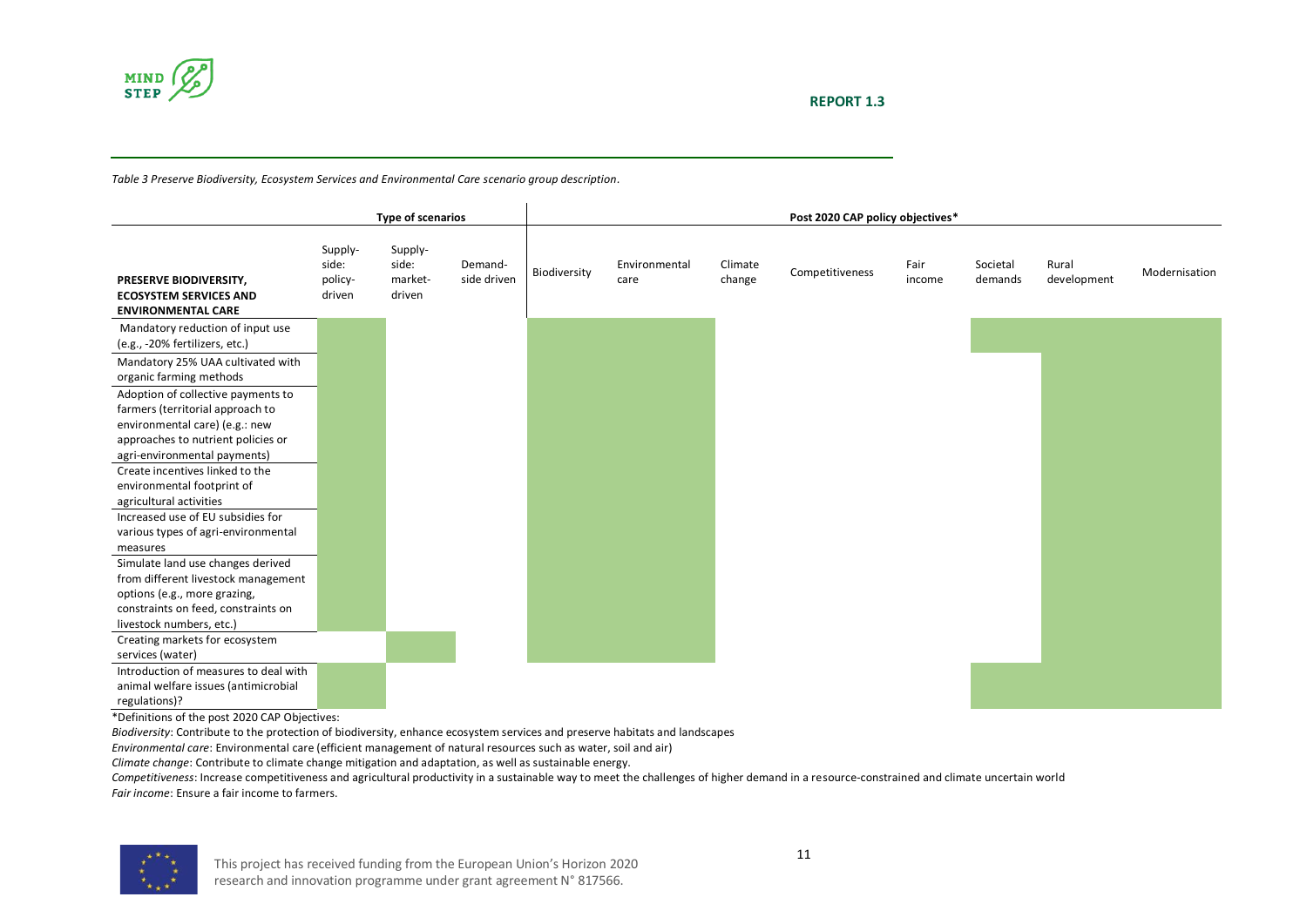

**REPORT 1.3**

Societal demands: Improve the response of EU agriculture to societal demands on food and health (antimicrobial resistance), including safe, nutritious and sustainable food, reducing food waste, and animal welfare. *Rural development*: Promote employment, growth, social inclusion and local development in rural areas, including bio economy and sustainable forestry. *Modernisation: Modernise the agricultural sector by attracting young people and improving their business development*

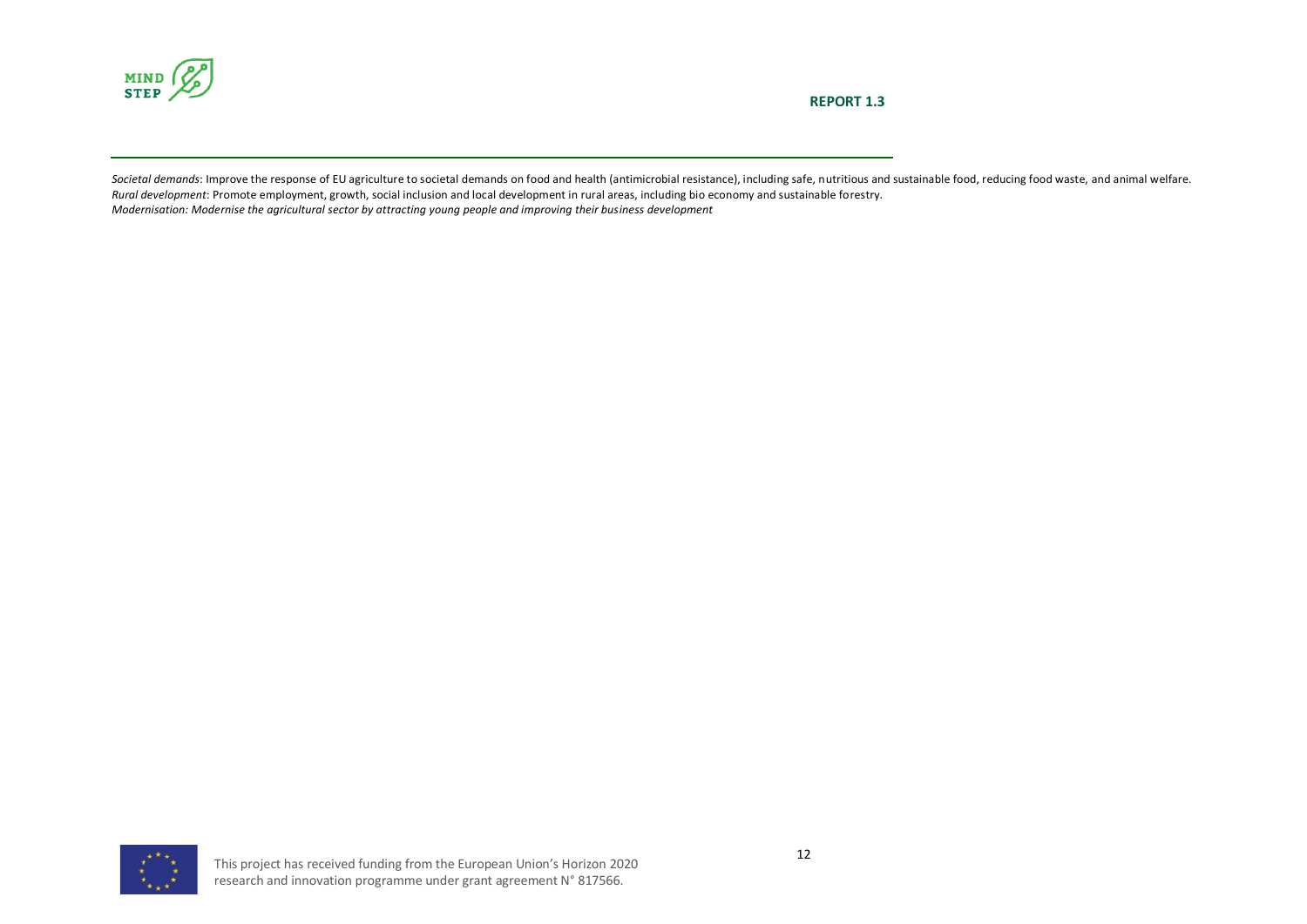

#### **REPORT 1.3**

#### *Table 4 Increase competitiveness scenario group description.*

|                                                                                                                                                                                 | Type of scenarios                     |                                       |                        |              | Post 2020 CAP policy objectives* |                   |                 |                |                     |                      |               |
|---------------------------------------------------------------------------------------------------------------------------------------------------------------------------------|---------------------------------------|---------------------------------------|------------------------|--------------|----------------------------------|-------------------|-----------------|----------------|---------------------|----------------------|---------------|
| <b>INCREASE COMPETITIVENESS</b>                                                                                                                                                 | Supply-<br>side:<br>policy-<br>driven | Supply-<br>side:<br>market-<br>driven | Demand-<br>side driven | Biodiversity | Environmental<br>care            | Climate<br>change | Competitiveness | Fair<br>income | Societal<br>demands | Rural<br>development | Modernisation |
| Model the removal of first pillar direct<br>payments                                                                                                                            |                                       |                                       |                        |              |                                  |                   |                 |                |                     |                      |               |
| Model a further full decoupling of first pillar<br>payments                                                                                                                     |                                       |                                       |                        |              |                                  |                   |                 |                |                     |                      |               |
| Model a fundamental change in the<br>distribution of direct payments (i.e., linkage<br>of payment to farm labour rather than to<br>farm area or other parameters, etc);         |                                       |                                       |                        |              |                                  |                   |                 |                |                     |                      |               |
| Model a re-coupling of the First Pillar<br>Payments to public goods and ecosystem<br>services                                                                                   |                                       |                                       |                        |              |                                  |                   |                 |                |                     |                      |               |
| Model the adoption of publicly supported<br>risk management tools (i.e., subsidies for<br>income stabilization tools)                                                           |                                       |                                       |                        |              |                                  |                   |                 |                |                     |                      |               |
| Simulate the adoption of supply chain<br>management tools such as contracting and<br>producers' organizations                                                                   |                                       |                                       |                        |              |                                  |                   |                 |                |                     |                      |               |
| Model an increased use of subsidies for<br>innovation adoption (precision agriculture,<br>conservation agriculture, 5g, robotics,<br>Artificial Intelligence, Blockchain, etc.) |                                       |                                       |                        |              |                                  |                   |                 |                |                     |                      |               |

<span id="page-14-0"></span>\*Definitions of the post 2020 CAP Objectives:

*Biodiversity*: Contribute to the protection of biodiversity, enhance ecosystem services and preserve habitats and landscapes

*Environmental care*: Environmental care (efficient management of natural resources such as water, soil and air)

*Climate change*: Contribute to climate change mitigation and adaptation, as well as sustainable energy.

*Competitiveness*: Increase competitiveness and agricultural productivity in a sustainable way to meet the challenges of higher demand in a resource-constrained and climate uncertain world *Fair income*: Ensure a fair income to farmers.

 $\mathbf{r}$ 

Societal demands: Improve the response of EU agriculture to societal demands on food and health (antimicrobial resistance), including safe, nutritious and sustainable food, reducing food waste, and animal welfare. *Rural development*: Promote employment, growth, social inclusion and local development in rural areas, including bio economy and sustainable forestry.

*Modernisation*: Modernise the agricultural sector by attracting young people and improving their business development

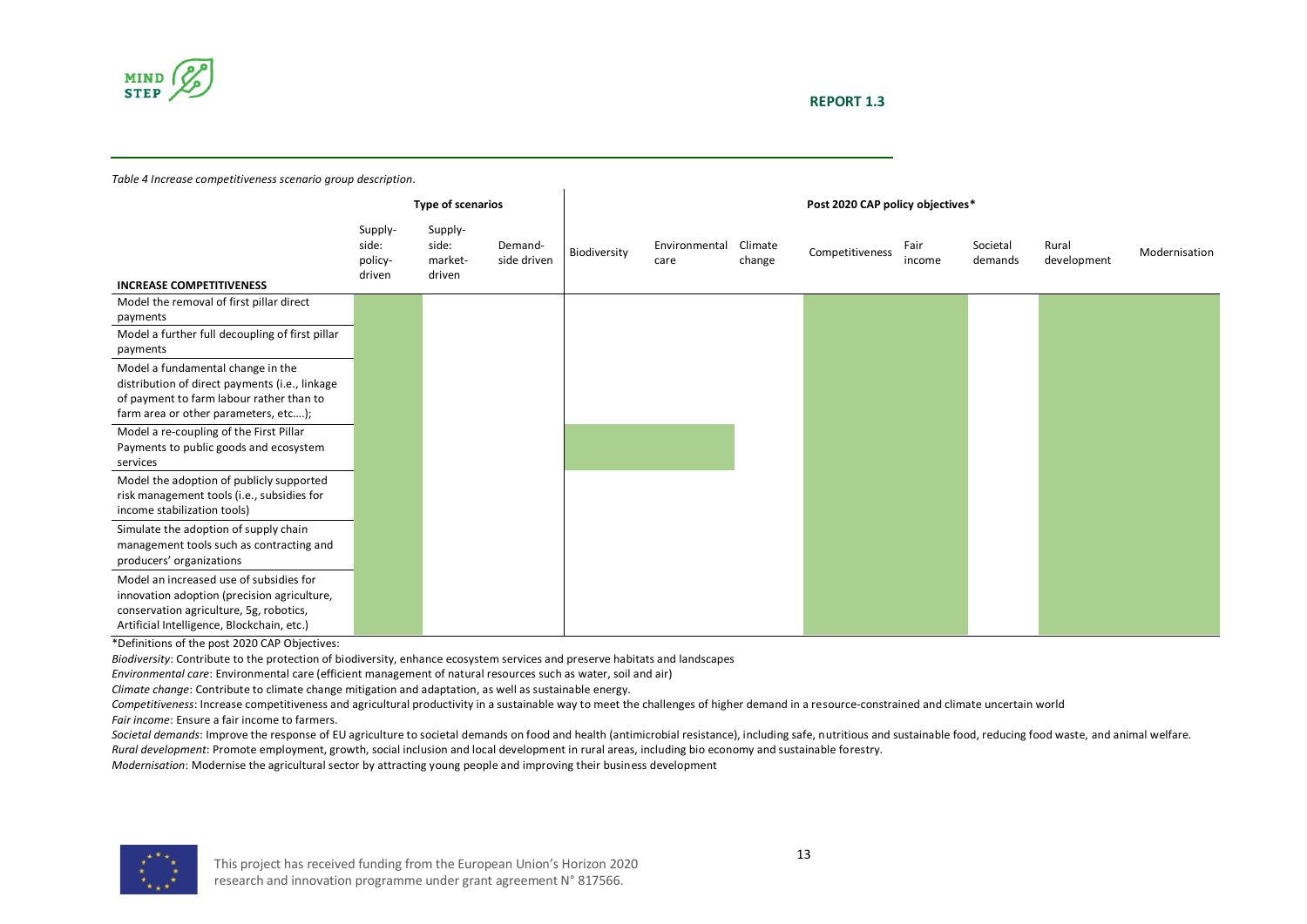

## <span id="page-15-0"></span>**4. THE MIND STEP POTENTIAL TO MODEL THE SCENARIOS**

#### <span id="page-15-1"></span>**4.1. Which scenarios can be actually or potentially modelled?**

The next step of the analysis has involved all the seven MIND STEP consortium members in charge of the modelling work (Thuenen, IIASA, INRA, RURALIS, UBO, UCSC, WR, WU) to whom we asked which of the suggested policy scenario could be already modelled with the models of the MIND STEP toolbox or which ones could be potentially modelled by providing some modification or improvements to the actual toolbox. The analyses highlighted which scenarios were the easiest to be modelled by the consortium and which ones will need additional efforts.

Figures 1 to 3 show the replies to this question by the MIND STEP consortium members that are involved in modelling exercises. The numbers in the figures may however overestimate the number of models (or modelling systems) in the MIND STEP toolbox that are fit for simulating the scenarios proposed. Indeed, since different partners contributing within the same modelling system may have separately replied to the question whether they could model the scenario or not, the bar plot in Figure 1 may be slightly biased. To the project's purposes, however, what really matters is whether a scenario can be actually or potentially modellable, regardless the number of times it is indicated. In the following paragraphs, we discuss the policy team's replies for each scenario bloc presented in Table 1.

As regards the "climate change" scenario group (Figure 1), it emerged that all the scenarios proposed could indeed be modelled, both actually and potentially.



<span id="page-15-2"></span>*Figure 1 Climate change scenarios that can be modelled.*

When it comes to the "preserve biodiversity, ecosystem services and environmental care" scenario group (Figure 2), six out of eight scenarios can be actually modelled, while the remaining two can be potentially modelled by modifying the current model set-up. These are the "Create incentives linked

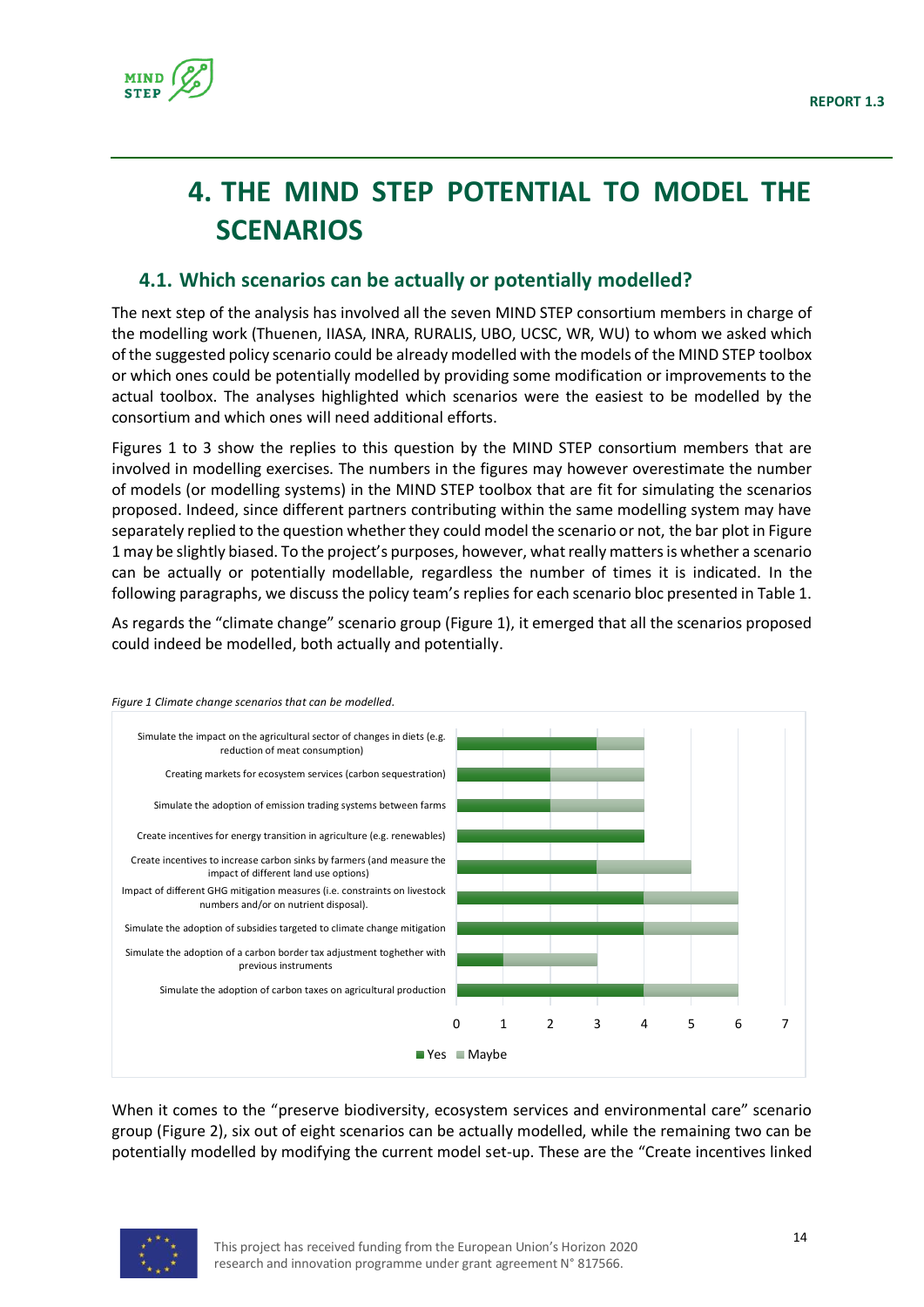

#### to the environmental footprint of agricultural activities" and the "Introduction of measures to deal with animal welfare issues (antimicrobial regulations)?" scenarios.



<span id="page-16-0"></span>*Figure 2 Preserve Biodiversity, Ecosystem Services and Environmental Care scenarios that can be modelled.*

Finally, the "increase competitiveness" group of scenarios (Figure 3) seemed to emerge as the most difficult to model. In fact, only four out of seven scenarios have been judged to be actually modellable, while three out of seven are potentially modellable, as long as the models in the MIND STEP toolbox can be properly modified. These are: "Model the adoption of publicly supported risk management tools (i.e., subsidised income stabilisation tools)"; "Simulate the adoption of supply chain management tools such as contracting and producers' organisations, etc."; "Model an increased use of subsidies for innovation adoption (precision agriculture, conservation agriculture, 5g, robotics, Artificial Intelligence, Blockchain, etc.)". After a discussion with the modellers, the sometimes rather general descriptions of the scenarios make it more difficult to assess if the scenarios can be modelled or not.

<span id="page-16-1"></span>*Figure 3 Increase competitiveness scenarios that can be modelled.*

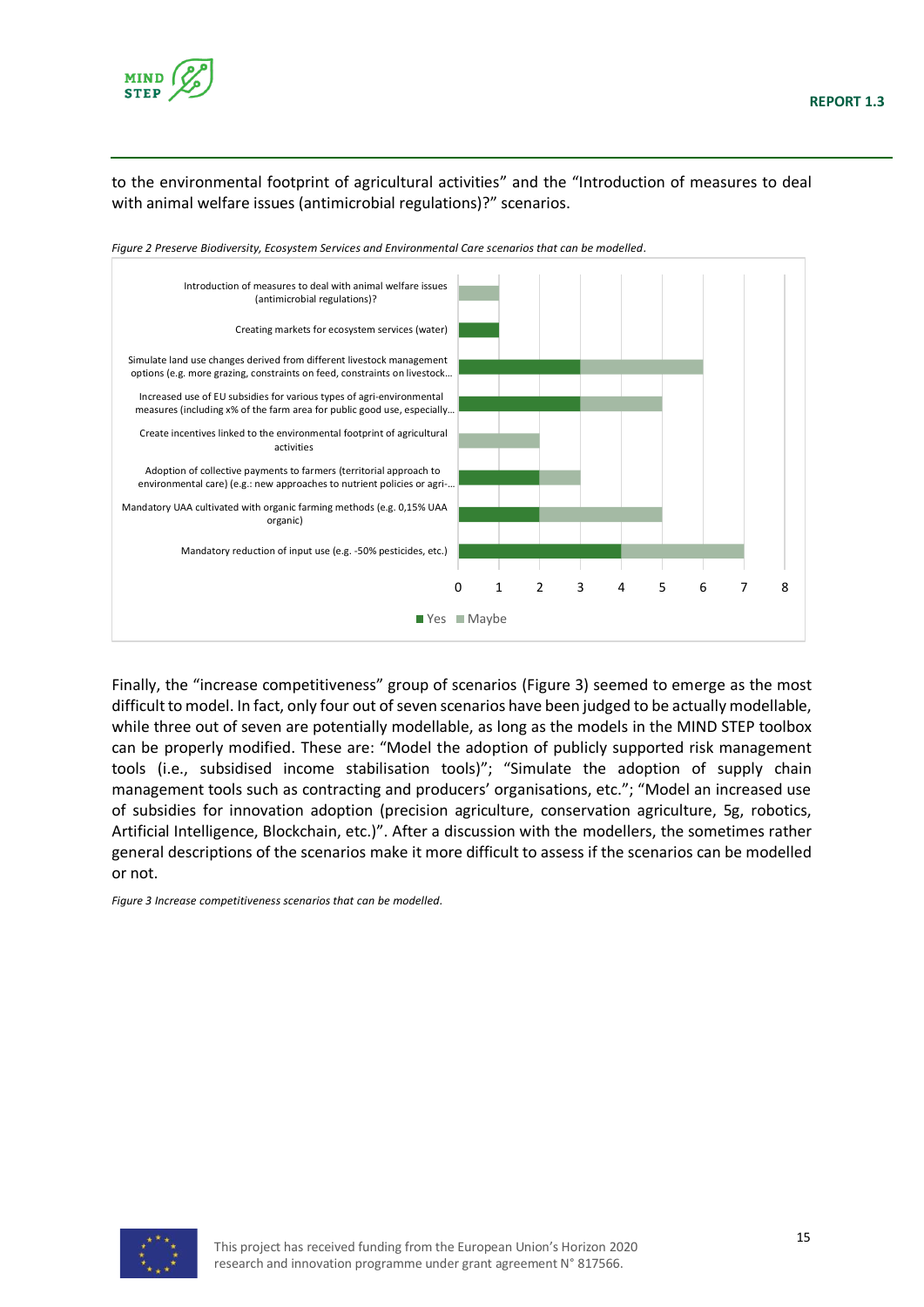



Figure 4 summarizes the number of scenarios that can be modelled according to each group.

Notice that there is a very important caveat with respect to the capabilities of the MIND STEP toolbox to simulate the indicated scenarios: at present, the spatial scale at which these modelling exercises may be developed has not been specified yet (see Section 4.2). This means that the same scenario could be developed at different spatial scales (e.g., national, NUTS2; IDM, etc…), thus the issue of spatial scale remains, at this stage of the project, still open, and depends mainly on the type of model that will be used. However, as the focus of the project is the IDM, this scale of analysis will be the preferred one whenever possible.

<span id="page-17-1"></span>*Figure 4 Group of scenarios that can be modelled.*

| <b>CLIMATE CHANGE ACTION</b>                                                                | • 9/9 Can be modelled                      |
|---------------------------------------------------------------------------------------------|--------------------------------------------|
|                                                                                             |                                            |
| <b>PRESERVE BIODIVERSITY,</b><br><b>ECOSYSTEM SERVICES AND</b><br><b>ENVIRONMENTAL CARE</b> | • 6/8 Can be modelled<br>$\cdot$ 2/8 Maybe |
|                                                                                             |                                            |
| <b>INCREASE</b><br><b>COMPETITIVENESS</b>                                                   | • 4/7 Can be modelled<br>$\cdot$ 3/7 Maybe |

### <span id="page-17-0"></span>**4.2. The most relevant model gaps**

When indicating whether the scenarios proposed by stakeholders could be modelled, partners have been also asked to comment about the specific difficulties in modelling each scenario by identifying the model gaps with respect to the current MIND STEP modelling toolbox. When available, the partners have also indicated what solutions (if any) could potentially be deployed to fill these gaps. Of

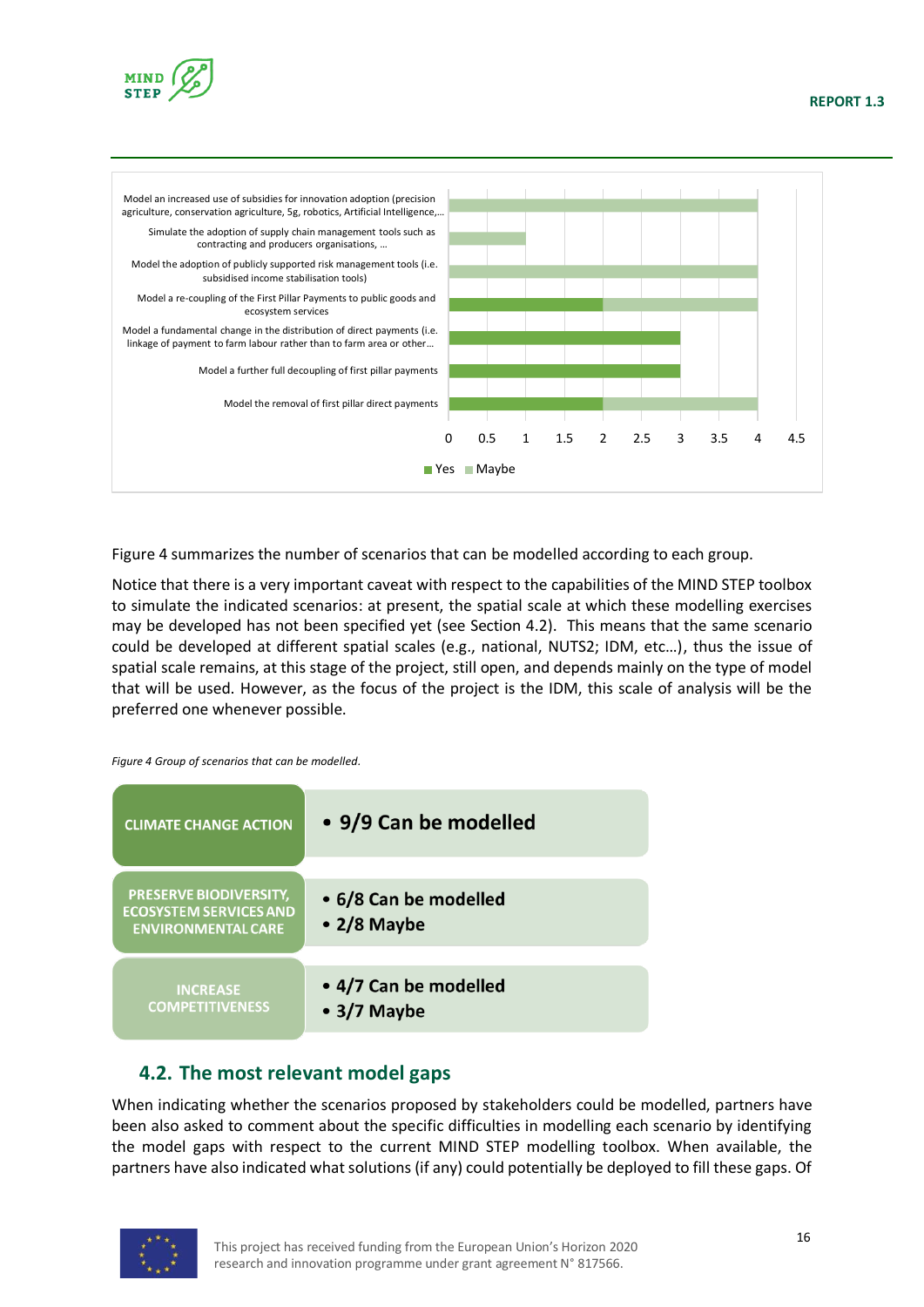

course, not all the scenarios could be modelled by all models in the MIND STEP toolbox. Therefore, for completeness, this section discusses the most relevant comments received for each scenario, focussing on the current issues and on the aspects that were deemed potentially modellable (see figures 1-3), thus drawing attention to the most relevant gaps in the toolbox. We proceed by addressing scenarios individually, while leaving some common remarks at the end. To facilitate the reading, we structure the discussion such that each review follows the order of tables 2 through 4. Finally, notice that we only report the reactions from the MIND STEP consortium, hence not all scenarios might be mentioned in the upcoming paragraphs.

### 4.2.1. Climate change action scenarios

<span id="page-18-0"></span>For the scenario named "Creating markets for ecosystem services (carbon sequestration)", the difficulties are mainly related to each specific ecosystem service and its translation into an operational indicator. For example, for biodiversity, partners have indicated that the scenario can be modelled if biodiversity is intended as crop mix (e.g., via a Shannon index), or as species rich grassland or as intensity metrics (e.g., Nitrogen-intensity). The wider interpretation of biodiversity (also related to management practices beyond crop choice) has been judged as being too difficult to model at this stage. However, more sophisticated biodiversity indicators should become available for reporting in the GLOBIOM model, thanks to the model development activities planned during the MIND STEP project, mostly related to land use/cover rather than management.

If markets for ecosystem services (carbon sequestration) between individual farms is meant, another difficulty is that market interaction regarding ecosystem services between individual farms is lacking in the existing and EU-wide individual farm model IFM-CAP. Interaction between individual farms is also not foreseen in the new IDM models in the MIND STEP toolbox. If appropriate indicators for ecosystem services are available, the farm models can however be used to analyse income foregone and shadow prices per sector and region. This gives an indication of competitiveness. Results can also be used for improved parameterisation of the aggregate models in the MIND STEP toolbox.

This would also solve the cross-cutting challenge concerning the spatial resolution of the economic analysis, for which the commonly available NUTS2 level can be far too coarse, if data is not built from individual underlying farms.

Finally, in certain models, indicators of agricultural land use, such as the Shannon index for crop mix, the share of certain key crops (e.g., legumes) or the changes in livestock density, can be exogenously modelled and interpreted as measurements of ecosystem services. However, in these models, the development of a market for services with endogenous demand cannot be foreseen as outcome of the project modelling activities.

### <span id="page-18-1"></span>*4.2.2. Preserve Biodiversity, Ecosystem Services and Environmental Care scenarios*

We start our discussion with the "Adoption of collective payments to farmers", i.e., implementing a landscape/territorial approach to environmental care. Partners have stressed that optimization models could in principle be used to address the choice of accepting the payment or not. However, the overall trade-offs at country level would require connecting farm adoption to ecological impact. In particular, the application of FarmAgriPolis in Task 4.3 could focus on participation of farmers in collective payments and results could be used in other models. In addition, surveys may help to set up

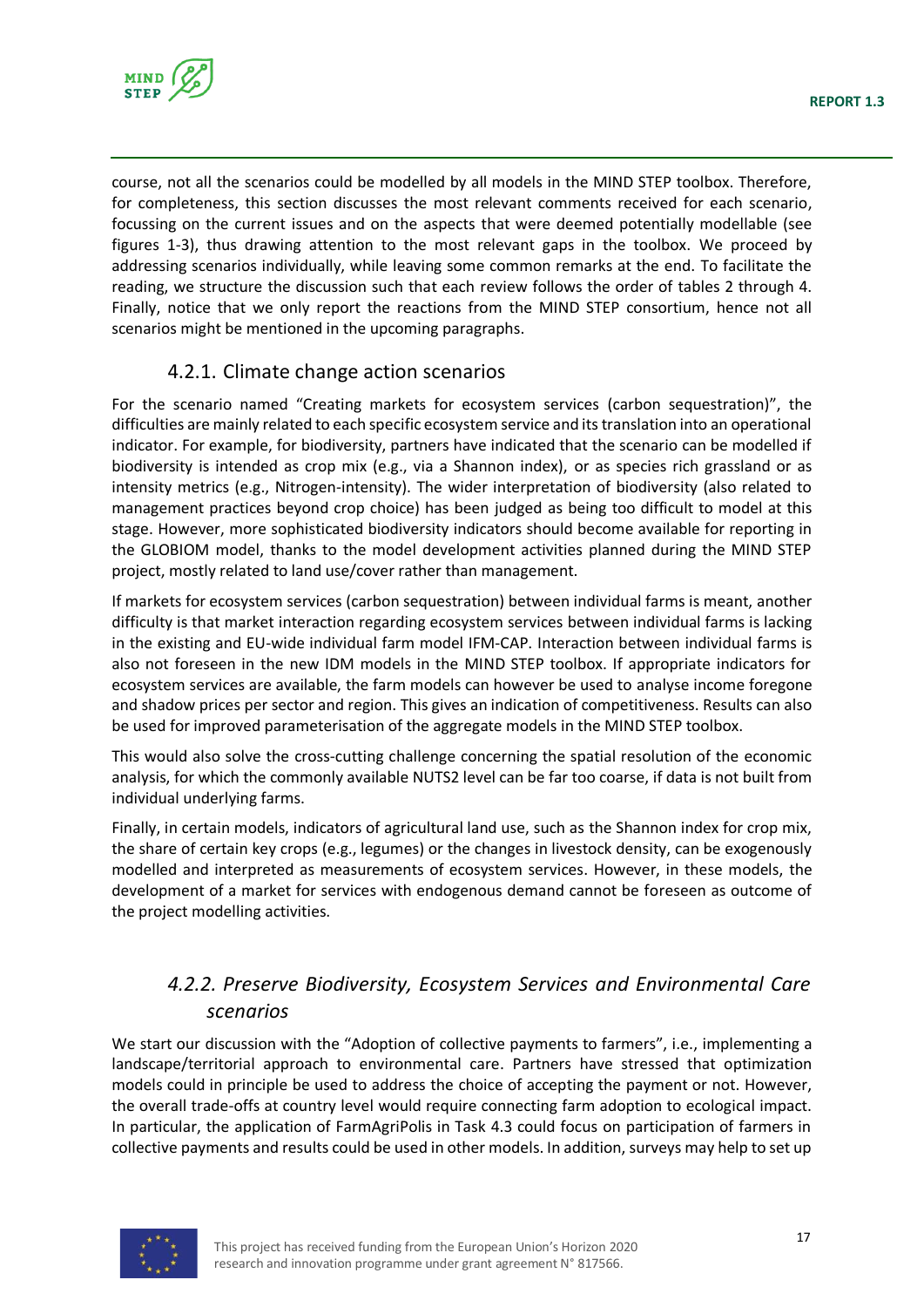

scenario runs for large farm samples by incorporating, for example, the willingness to participate in a program if neighbouring farms participate.

Turning to the "Mandatory reduction of input use" scenario, modelling largely depends on which input one aims to focus on. Whereas it is relatively straightforward to model the use of nitrogen and water, the exercise seems a lot more difficult for pesticides. Thus, in principle, the model will be able to run these scenarios but would have to be carefully checked and possibly adjusted to make behavioural (and yield) response realistic. Namely, if yield reductions and increased/decreased costs for mechanical/chemical treatments were known (i.e., derived from FADN data or expert surveys), then income change at the farm level could in principle be calculated. Including these results in aggregated models would allow assessment of potential price increases due to lower supply and import and export flow changes.

Looking at the "Mandatory 25% UAA cultivated with organic farming methods", the policy team pointed out that organic production systems, as an alternative technology, need either to be checked and further developed in some models (e.g., FARMDYN), or fully represented in others (e.g., GLOBIOM). If the share of UAA cultivated with organic methods is set exogenously, all models can, in principle, evaluate the impact of the adoption of organic farming on economic performances, environmental indicators and factor use. However, the main issue here is modelling farmers' willingness to adopt organic production practices, which also depends on unobserved economic and non-economic drivers. Moreover, so far, no EU regional model explicitly models organic farming. If one simply approximates the adoption of organic farming by simply creating a farm group characterised by lower average yields and costs, this will ignore many key aspects of organic farming, such as the closed fodder and nutrient balances. The use of individual farm models where a farm is either organic or non-organic, would require e.g., a market for land to analyse the adoption of organic farming and related structural changes. The farm models could be used to assess shadow prices to assess what farmers might potentially convert from conventional to organic farming from economic perspective. The main challenge is certainly data availability, as organic farms are not representative in the FADN dataset and non-economic behavioural aspects also play a role. These aspects are not included in FADN.

"Create incentives linked to the environmental footprint of agricultural activities" comes with the challenge of defining the "environmental footprint". If footprints could be translated into e.g., levies, quotas, restrictions on use and production of specific farm inputs and outputs, models could accommodate them more easily. Some partners have highlighted the importance of setting different system boundaries for the definition of footprint that, in turn, would translates into further data availability issues.

The scenario "Create incentives for energy transition in agriculture (e.g., renewables)" can already be implemented in some available models such as the biogas module in FARMDYN. However, other technology options (e.g., solar and wind energy) still need to be incorporated in the current analytical tools, and this is certainly not a straightforward task.

For the "Increased use of EU subsidies for various types of agri-environmental measures" scenario, the MIND STEP partners highlighted that, as with any scenario, the quality of the analysis strictly depends on how well the adoption is modelled. Indeed, previous empirical analyses show that nonmonetary factors play an important role which, unfortunately, is not easy to capture.

For measuring the "Impact of different GHG mitigation measures (i.e., constraints on livestock numbers and/or on nutrient disposal)", targeted simulations are already planned. Furthermore, improvements through a more realistic modelling of farmers' behaviour based on behavioural economic theories are also in the MIND STEP agenda.

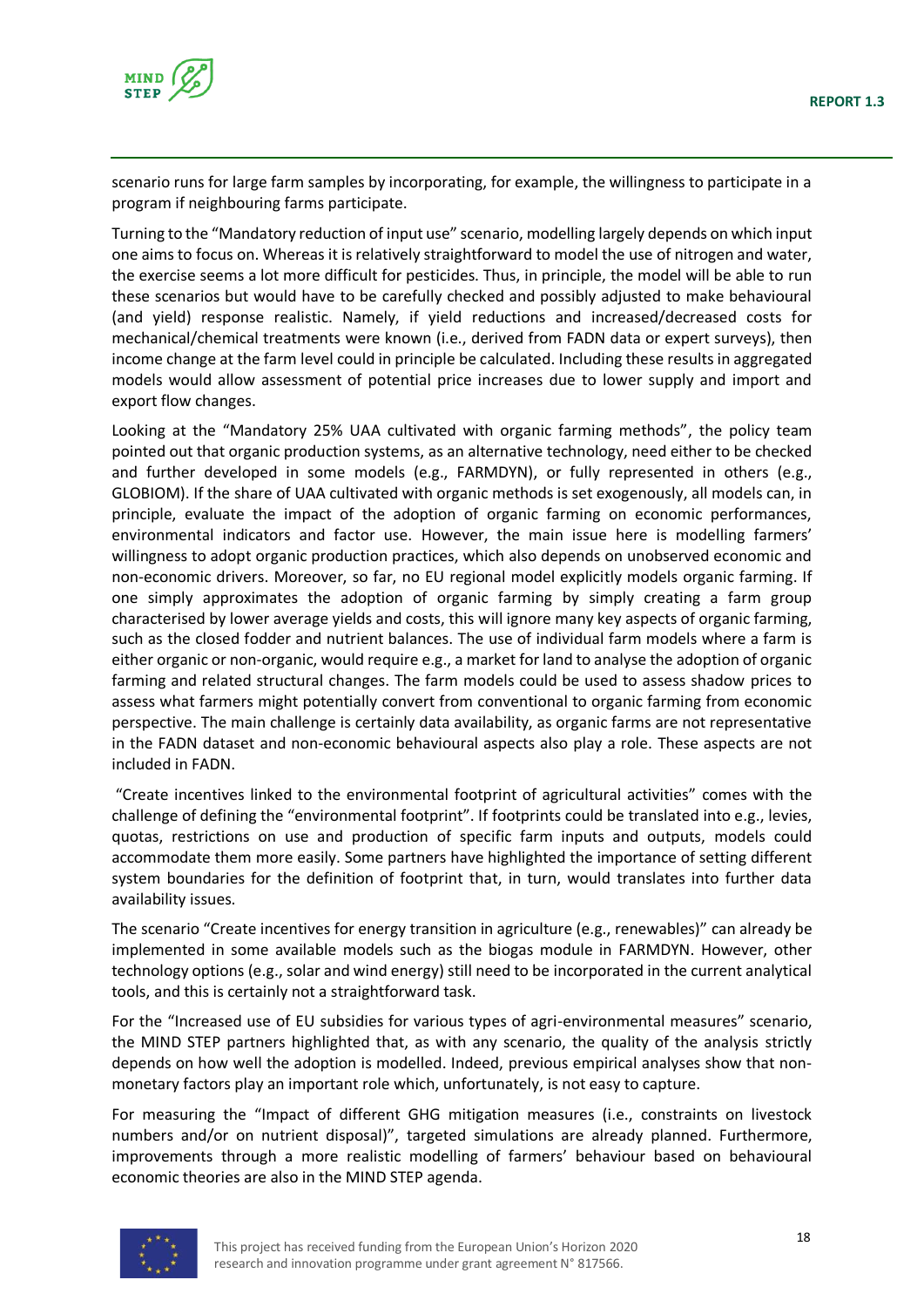

When it comes to "Simulate the adoption of emission trading systems (ETS) between farms", simulations' settings depend on whether the trading is meant between farms, which is obviously only possible for the IDM models. The bottom-up aggregation of single farm outcomes to regions and/or farm groups may thus allow the creation of market models by deriving aggregate demand and supply responses for the emission rights. This approach can also be used to model the markets for ecosystem services, conditional on the operationalisation of the ecosystem services themselves. At the same time, such aggregated results can also be linked to existing market models in the MIND STEP toolbox. To model the emission market, for example, one could think of imposing a quantity restriction on emissions, rather than a tax, and then calculate how this will get allocated across farms, sectors and regions. As for individual decision making, the Agrispace model can feature individual farms and farm groups to study structural change in agriculture, but it needs further development to properly simulate the ETS scenario. One of the key problems is to find a proper way to measure farm-level emissions (i.e., the certification system) and hence the permits. Until now bottom-up aggregation of the newly developed technology-rich IDM models to the EU is not foreseen, while the existing farm level model that covers all farms in the FADN, IFM-CAP does not include all necessary technologies.

The scenario "Simulate the adoption of a carbon border tax adjustment together with previous instruments" can be done using market models, drawing on elasticities derived from the farm models.

Since the MIND STEP toolbox does not comprise demand side/consumers' models, "Simulate the impact on the agricultural sector of changes in diets (e.g., reduction of meat consumption)" is challenging. However, the existing literature on the market impacts of changes in diets can be translated into alternative farm gate prices, thus allowing simulating this policy indirectly.

Reactions to the scenario "Create incentives to increase carbon sinks by farmers (and measure the impact of different land use options)" were mixed. If the carbon sinks can be formulated as production activities, then the scenario should be quite easy to implement. On the other hand, if the interest lies in the capability of production activities to sequester carbon, then soil's potential storing is critical and requires dynamic modelling. In some very specific case, such as an increase in grassland acreage, this scenario has previously been modelled using CAPRI in combination with CENTURY, a specific model for carbon sequestration dynamics.

The scenario to "Simulate land use changes derived from different livestock management options (e.g., more grazing, constraints on feed, constraints on livestock numbers, etc.)" can be modelled by FARMDYN that already includes different feeding regimes related to grazing and grassland management options. Also, the INRA model includes substitution between crop land and grassland.

Finally, the scenario on the "Introduction of measures to deal with animal welfare issues (regulations)" is very challenging as the project did not foresee any package or task on this issue. In general, if animal welfare indicators and the corresponding extra costs for farmers are known, modelling such policy changes might be feasible. Most of the animal welfare measures will indeed come with additional costs also in form of investment costs (stable extension) and a higher labour cost. This issue is particularly relevant for monogastrics systems. However, the representation of pig and poultry fattening systems in agricultural statistics is not very good. Knowing the costs, the impact of an animal welfare policy on the sector's competitiveness could be carried out, along with the leakage effects on import and export. However, farm level models like FARMDYN do not have this problem and can be thus used to estimate investment decisions, triggered by different animal health measures. The same problems can be identified for animal welfare labelling as price mark-up can be analysed with market models if impact on demand and extra costs of labelling are known.

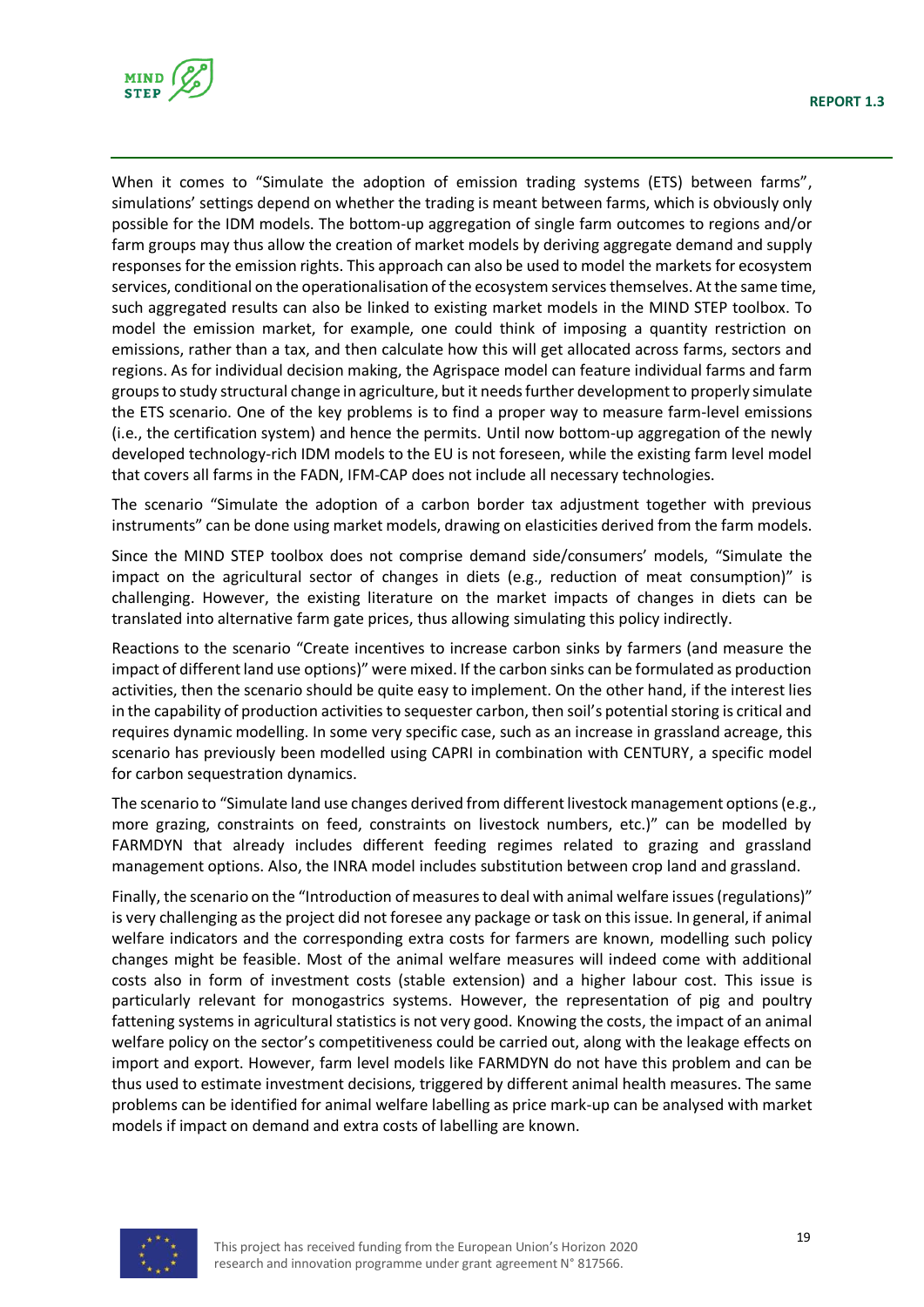

### *4.2.3. Increase competitiveness scenarios*

<span id="page-21-0"></span>The first scenario in this group, "Model an increased use of subsidies for innovation adoption (e.g., precision agriculture, conservation agriculture, 5g, robotics, Artificial Intelligence, Blockchain, etc.)" is also rather challenging. Partners of the MIND STEP consortium clarified that, in some cases, it is possible to formally model innovation adoption through economic choices, as long as the production activities with the new technologies can be formulated, and costs are known. Unfortunately, behavioural factors are important too, and they are not part of the core MIND STEP models.

In general, this scenario could be easily modelled if investment requirements, willingness to adopt, time frame of adoption and productivity enhancing potential of new technologies were known. However, in such circumstances, IDM models would not even be necessary. Some of the technologies proposed might be already represented in the toolbox portfolio of mitigation options (e.g., conservation agriculture). Another issue to be confronted with is that the productivity and ecological consequences of using new technologies are not fully known; a possible solution could be an aggregate analysis to assess consequences on agricultural production in the EU if "robotics" increases capital costs and saves labour to a certain extent (based on literature and expert consultation).

The scenario concerning "Simulate the adoption of supply chain management tools such as contracting and producers' organisations, etc.", is very challenging as some models (e.g., GLOBIOM) lack an explicit representation of some key supply chain actors. However, one possible fix would consist in adopting a top-down approach, as developed in Task 4.4: (a) change the equations in a market model (i.e. CAPRI/MAGNET); (b) obtain different changes in farm level prices under different assumptions about market structure (including the presence of contracts/producer organisations);(c) use the different price levels to simulate the impact on farm income (and potentially on other target variables, such as environmental indicators) in the IDM models.

The possibility to "Model the removal of first pillar direct payments" is also quite complex, as it requires modelling investment decisions, farmers' financial positions, willingness to continue farming and thus the design of a structural change module representing farmers' exit from the market when a large part of their income is removed. Although nontrivial, these extensions could be tackled by combining different selected models, such as through Agripolis in combination with an IDM for selected regions. The FARMDYN model could also be used to see how the removal of first pillar direct payments would influence farm income. Task 4.2 provides an exit model estimation – as long as income changes can be approximated to some extent.

The MIND STEP team also deems "Model a fundamental change in the distribution of direct payments (i.e., linkage of payment to farm labour rather than to farm area or other parameters, etc.)" rather challenging, mainly due to difficulties in modelling behaviour (which might not be robust enough for this kind of exercise). The scenario could in principle be simulated if the payments were linked to selected inputs (e.g., fertiliser, pesticides, feed concentrates) or agro-environmental indicators (e.g., carbon stock or N-surplus). If linked to labour, however, substitution between labour and other inputs (capital, land, purchased inputs) is currently not properly modelled in farm level models. Or at best only partly e.g., endogenous choice of stable size FARMDYN. Nevertheless, FADN and FSS can be helpful to understand the first order effects of a different distribution of direct payments on income, without a specific modelling. Such results may be then analysed among different regions, farm groups or other characteristics.

To "Model a re-coupling of the First Pillar Payments to public goods and ecosystem services", it is key to understand how to link production activities to public goods and ecosystem services, an issue that needs to be addressed together with policy makers.

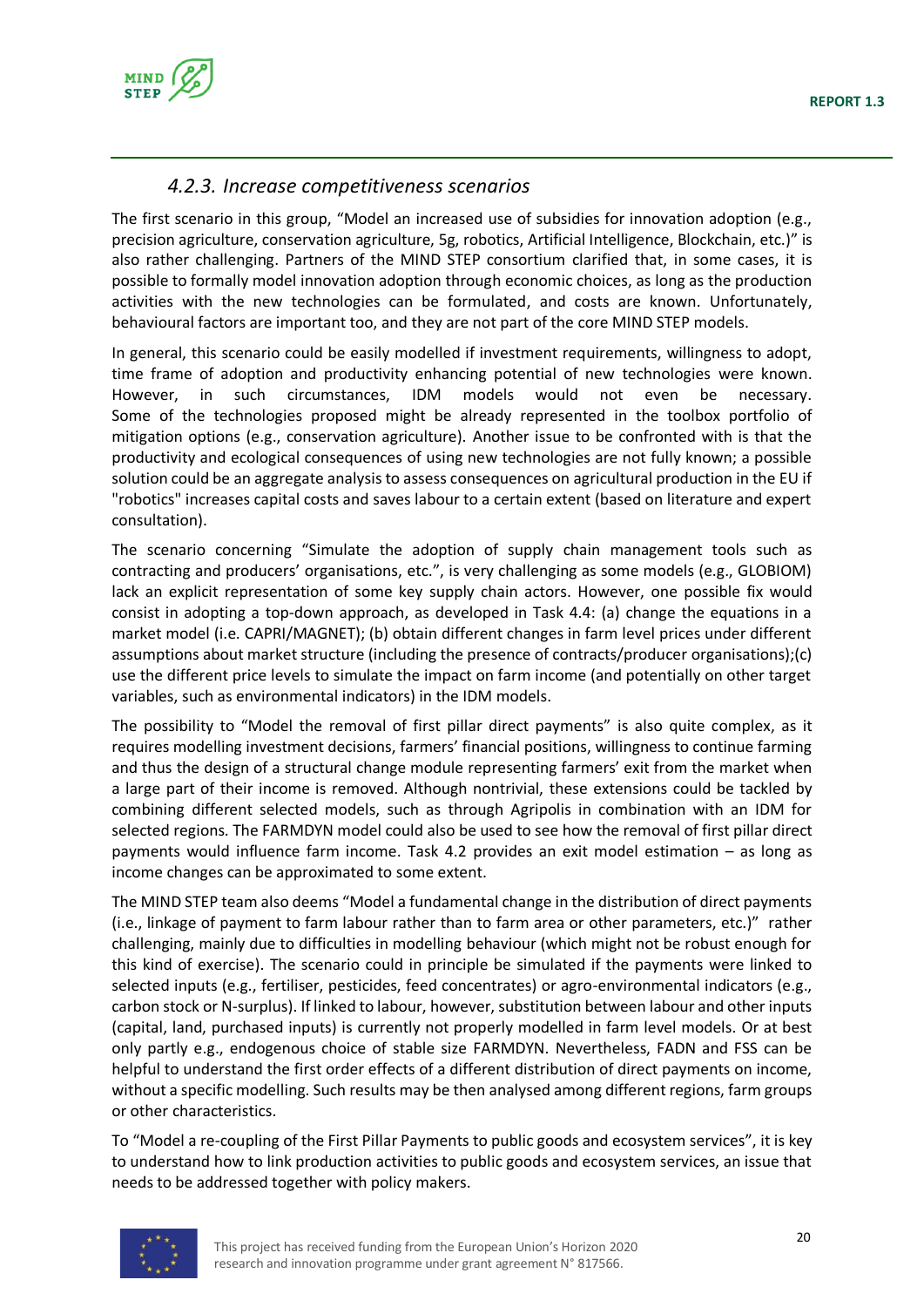

Finally, the scenario providing "Model the adoption of publicly supported risk management tools (i.e., subsidised income stabilisation tools)" is feasible if and only if risk is explicitly incorporated in IDM models. This seems feasible with IFM-CAP and FARMDYN that already include risk parameters. Task 5.2.4 will also improve risk representation in GLOBIOM for instruments addressing extreme weather/yield volatility, so there are potential synergies to exploit with other models. The only difficulties are related to the fact that the focus of the project is on modelling farmers decision making to use/not-use of risk management instruments. Adoption is dependent also on the level of risk aversion, and behavioural factors, some of which will be analysed in Task 3.5.

### 4.2.4. Cross-cutting issues

<span id="page-22-0"></span>Among the potential cross-cutting issue in modelling the proposed scenario through the MIND STEP toolbox, the possibility to assess the trade-off between economic and environmental performances will heavily depend on the available indicators. The trade-off in terms of income forgone as a result of the adoption of environmentally friendly behaviour is straightforward, but the ecological impact is likely more difficult to obtain and would depend on the specific environmental objective.

Concerning the opportunity of modelling different responses heterogeneously among MS/regions (e.g., different type of incentives and regulations in Europe), partners have indicated that most models are set up in a way that such differences can be accommodated. The major possible limitation, however, lies in the data: the lack of specific information will likely hamper modelling heterogeneity. In principle, such country specific data can be collected via surveys to national/regional policy makers to fill model gaps.

Modelling synergies and trade-offs between different environmental policy objectives (e.g., adaptation to climate change vs. mitigation; biodiversity vs. mitigation, etc.) will, again, depend on indicators that are currently used in the models or that will be built in as a result of modelling activities. The trade-offs between mitigation measures and farm productivity, for instance, is going to be assessed.

The possibility to analyse the different scenarios dynamically is provided by both the FARMDYN model, which allows for the dynamic implementation of (selected) policies, and Agripolis, through the dynamic version of the IDM model.

To sum up, Table 5 summarizes the most relevant model gaps for the scenarios that the MIND STEP partners deemed potentially modellable within the MIND STEP toolbox, plus some possible solutions.

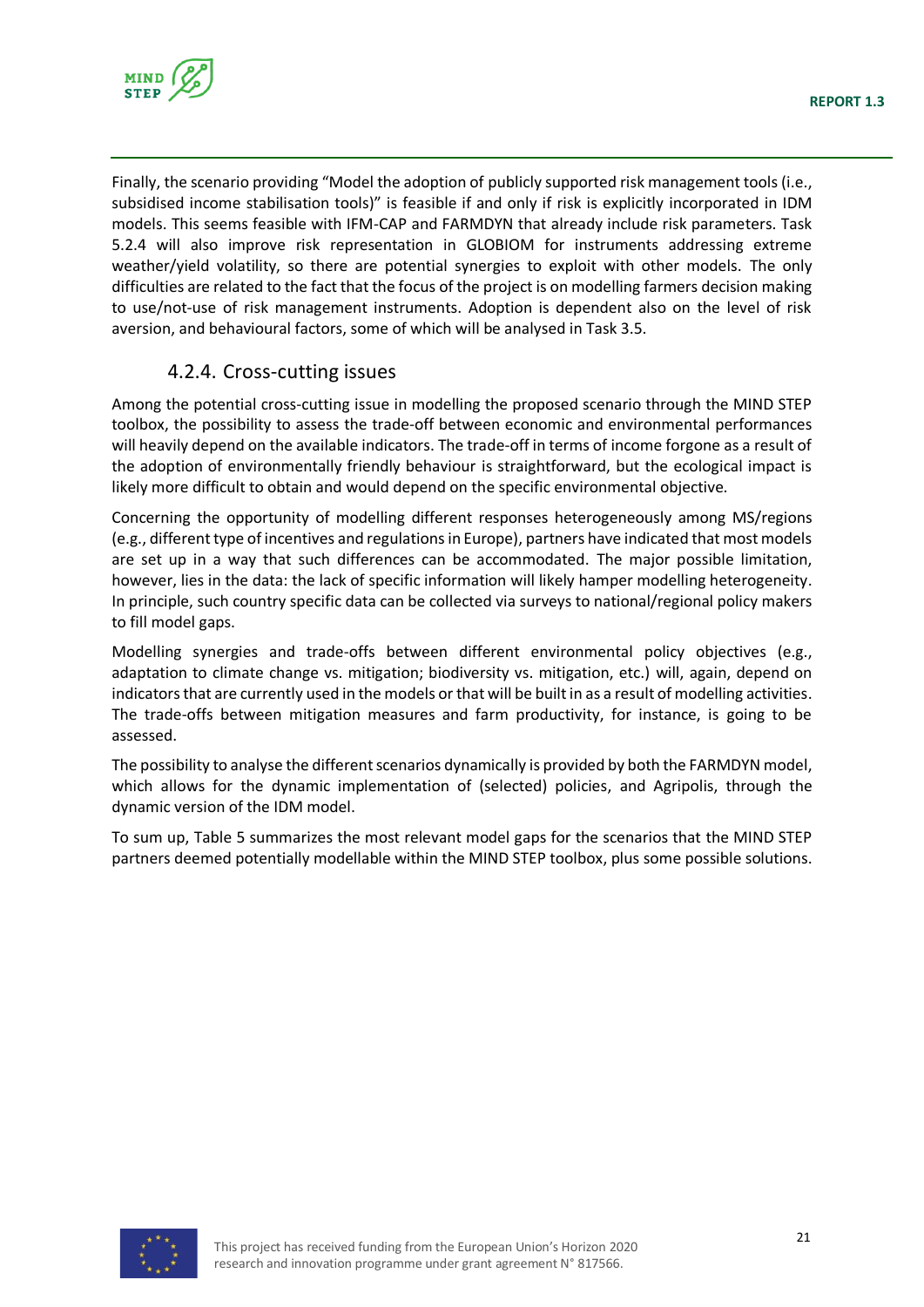*Table 5 Most relevant model gaps according to each scenario and possible solution foreseen.*

| <b>Scenario</b>                                                                                                              | <b>Model Gaps</b>                                                                                                                                                                                                                                                    | <b>Possible solutions</b>                                                                                                                                                                                                                                                                  |  |  |  |  |
|------------------------------------------------------------------------------------------------------------------------------|----------------------------------------------------------------------------------------------------------------------------------------------------------------------------------------------------------------------------------------------------------------------|--------------------------------------------------------------------------------------------------------------------------------------------------------------------------------------------------------------------------------------------------------------------------------------------|--|--|--|--|
| Model the adoption of publicly<br>supported risk management tools<br>(i.e., subsidised income stabilisation                  | Difficulties arise if the focus is on modelling farmers decision making to<br>use/not-use of risk management instruments.                                                                                                                                            | Task 5.2.4 will improve risk representation in GLOBIOM for instruments<br>addressing extreme weather/yield volatility, so there are potential synergies to<br>exploit with other models.                                                                                                   |  |  |  |  |
| tools)                                                                                                                       | Adoption is dependent also on the level of risk aversion, and behavioural<br>factors.                                                                                                                                                                                | Risk aversion and behavioural factors will be analysed in T3.5.                                                                                                                                                                                                                            |  |  |  |  |
| Simulate the adoption of supply<br>chain management tools such as<br>producers'<br>contracting<br>and<br>organisations, etc. | In the bulk of the models supply chain actors are not represented (e.g.,<br>GLOBIOM).                                                                                                                                                                                | In Task 4.4 that is about modelling price transmissions in the supply chain, the<br>role of contracts and producer organisations could perhaps be included.                                                                                                                                |  |  |  |  |
| Model an increased use of subsidies<br>for innovation adoption (precision<br>agriculture, conservation                       | Non-economic behavioural factors are important for adoption. Data are<br>included in FADN and they are also not part of the core MIND STEP models.                                                                                                                   | The scenario could be modelled if investment requirements, willingness to<br>adopt, time frame of adoption and productivity enhancing potential of new<br>technologies are known. Some of those technologies might be already                                                              |  |  |  |  |
| agriculture, 5g, robotics, Artificial<br>Intelligence, Blockchain, etc.)                                                     | The productivity and ecological consequences of using new technologies are<br>not fully known.                                                                                                                                                                       | represented in the toolbox portfolio of mitigation options (e.g., conservation<br>agriculture).                                                                                                                                                                                            |  |  |  |  |
|                                                                                                                              |                                                                                                                                                                                                                                                                      | A possible solution at farm level could be to evaluate productivity and efficiency<br>gains and ecological consequences (based on expert guesses and literature). and<br>assess what farm might possibly adopt and what not based on these rather<br>limited number of behavioral aspects. |  |  |  |  |
| Introduction of measures to deal with                                                                                        | The project did not foresee any package or task on this issue.                                                                                                                                                                                                       | If animal welfare indicators and extra costs on farm are known, it could be                                                                                                                                                                                                                |  |  |  |  |
| animal welfare issues (antimicrobial<br>regulations)?                                                                        | Gaps are linked to knowledge of animal welfare indicators and extra costs.                                                                                                                                                                                           | feasible.                                                                                                                                                                                                                                                                                  |  |  |  |  |
|                                                                                                                              | The relevance of this issue is maybe mainly for the monogastric who's in<br>agricultural statistics and hence in the models is not very good.                                                                                                                        | The farm level model like FarmDyn can be used to estimate investment<br>decisions, triggered by different animal health measures.                                                                                                                                                          |  |  |  |  |
| Create incentives<br>linked to<br>the<br>environmental<br>footprint<br><sub>of</sub><br>agricultural activities.             | The main difficulty is the definition of the "environmental footprint", as one<br>general requirement is that footprints also come from interaction between<br>different activities (e.g., rotations) so one might have to look at this at the farm<br>system level. | The footprint could be translated into e.g., levies, quotas, restrictions on use<br>and production of specific farm inputs and outputs.                                                                                                                                                    |  |  |  |  |
|                                                                                                                              | Is very important to understand where system boundaries are set for the<br>definition of the footprint as this, in turn, translates on the data availability.                                                                                                        |                                                                                                                                                                                                                                                                                            |  |  |  |  |

<span id="page-23-0"></span>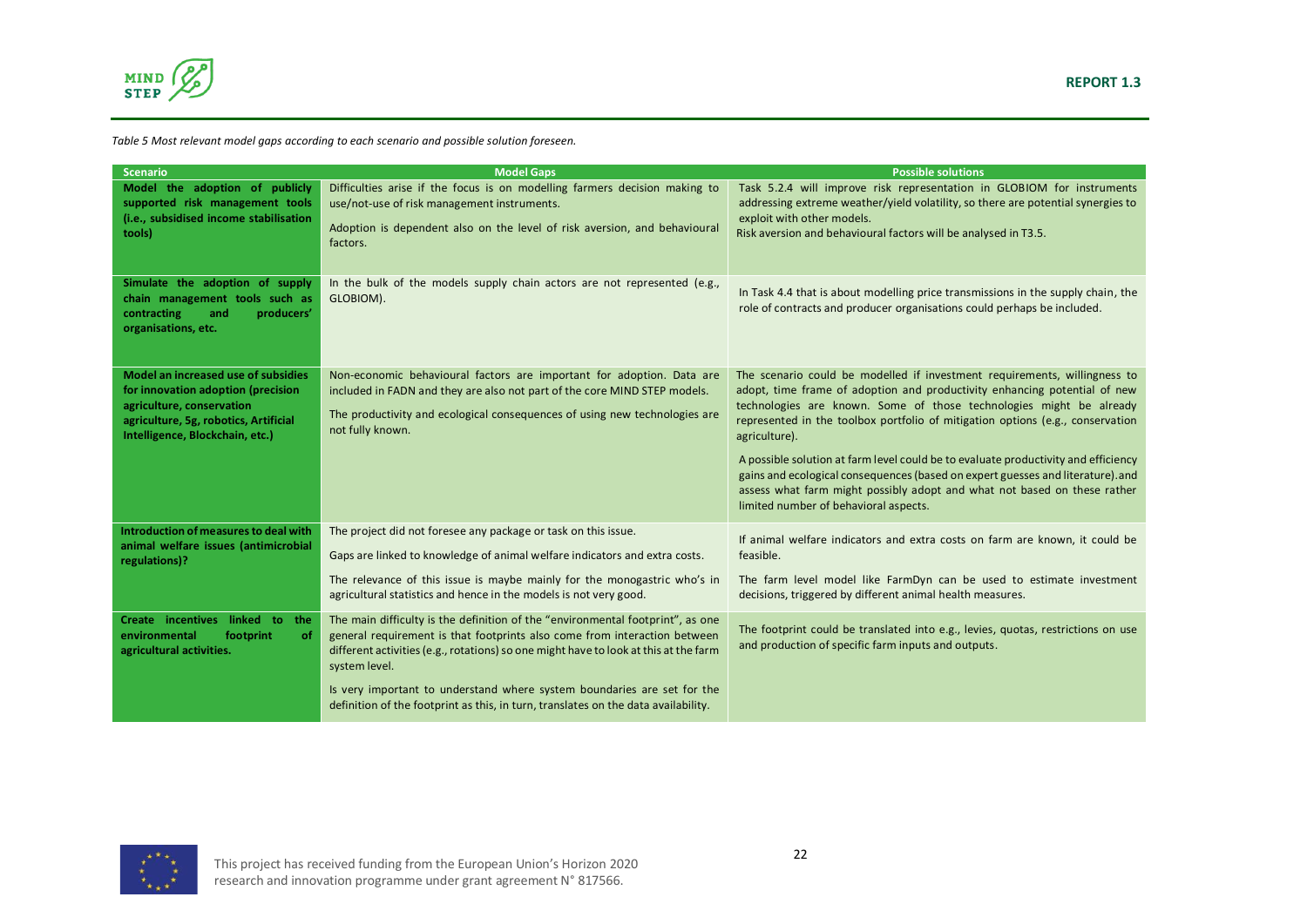

## <span id="page-24-0"></span>**5. SYNTHESIS OF TASK 1.2**

In Task 1.2. the analysis has concerned the identification of the proper indicators to assess the impact of the policy scenarios proposed in the first stakeholder workshop. To derive the consolidated indicators framework, a three-step approach was followed. First, The MIND STEP research team has reviewed relevant indicator datasets and selected indicators meaningful to answer the policy questions. A draft list was structured around relevant themes covering both the economic, environmental and social dimensions of sustainability, and the MIND STEP policy questions. The draft indicator list consistently combined: i) indicators used to assess the impact of EU agricultural policy, including the Common agricultural policy Context, Result and Impact indicators from the 2014-2020 period (by DG AGRI)<sup>1</sup>; ii) Agri-environmental indicators (by EUROSTAT)<sup>2</sup>; iii) indicators used in the MIND STEP models. This consolidated list included 83 indicators grouped by themes, covering climate, environmental and socio-economic issues relevant for the scenarios.

Second, the draft list was validated with the MIND STEP core group of stakeholders, via a questionnaire and an online stakeholder workshop, where the list and the results of the questionnaire were discussed, in order to gather the stakeholders' opinion on the completeness of the indicator list, the relevance of the indicators, and the number of indicators needed to convey meaningfully outcomes of one scenario. Then, the second stakeholder workshop has been organized to get feedback on the completeness and relevance of the indicator framework and to illustrate the use of the MIND STEP toolbox for selected policy scenarios. Among major stakeholders' contribution that are relevant for the framework definition: i) the environmental dimension was the most selected sustainability dimension. It was the only dimension selected for Climate change and Biodiversity scenarios, while the economic dimension was the most selected among the other two for the Competitiveness scenario; (ii) the minimum number of indicators to describe the policy impacts in each scenario depends on the level of ambition, but 9-15 may be enough to analyse the key impacts. We also observed a strong coincidence in the indicator themes relevant for each scenario group: the largest agreement was in the Climate change scenario where all were environmental impact indicators. From the most relevant 10 indicators, 6 indicators belong to the theme GHG emissions, 2 to energy, 1 to land use/land cover and 1 to soil quality and fertility (i.e.: soil organic carbon in agricultural land).

Third, a systematic literature review has been done, using the Web of Science and Scopus, targeted to identify additional indicators, cited (in research or practice) to assess agricultural policy impacts.

Thus, the consolidated indicator list not only includes indicators currently used in agricultural policy, but also new indicators available from the models, proposed by the stakeholders or emerging from the systematic literature review. This MIND STEP indicator framework will be used as input for the data framework in WP2, the modelling work in WP3, WP4 and WP5 and for the policy evaluation in WP6. In this way, the indicator framework can ensure a harmonized and consistent use of indicators across the MIND STEP project. At the end of the project, we will review the real use of the indicators by the models and revise the current version accordingly.

<sup>&</sup>lt;sup>2</sup> [https://ec.europa.eu/eurostat/statistics-explained/index.php/Agri-environmental\\_indicators](https://ec.europa.eu/eurostat/statistics-explained/index.php/Agri-environmental_indicators)



<sup>1</sup> [https://agridata.ec.europa.eu/extensions/DataPortal/cmef\\_indicators.html](https://agridata.ec.europa.eu/extensions/DataPortal/cmef_indicators.html)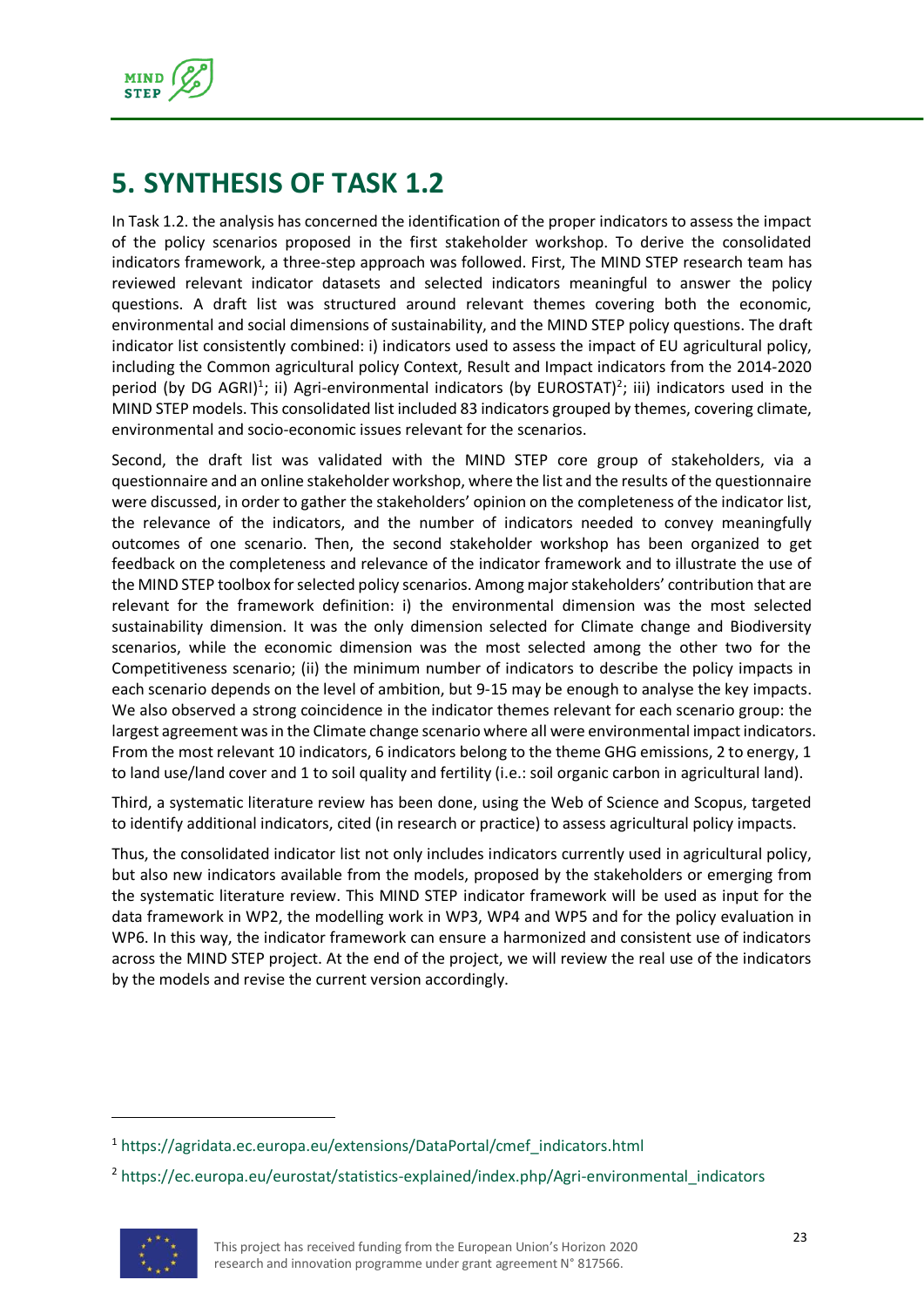<span id="page-25-0"></span>

## **6. THE CONCEPTUAL FRAMEWORK OF THE MIND STEP PROJECT**

### <span id="page-25-1"></span>**6.1. MIND STEP framework**

The analysis of the most relevant policy objectives(task 1.1), of the corresponding indicators (task 1.2) and of the current model gaps (task 1.3), constitutes the "conceptual framework" for the whole MIND STEP project, in the sense that the whole modelling and policy analysis work will refer to the identified set of policy questions, indicators and model gaps.

As an example, Table 6 reports, for each climate change scenario, the 9 to 15 indicators that have been most selected by the modellers as those that they could already model with the current model settings.

All the scenarios' simulations should be able to appraise the indicator for land use change, cropping patterns, livestock density and the shadow price of land (9 out of 9); while almost all the scenarios' simulations should be able to appraise the indicator for farming intensity, GHG emissions from agriculture, share of livestock units under support to reduce GHG emissions and/or ammonia, gross nutrient balance – nitrogen, tillage practices and soil organic carbon in agricultural land (7 out of 9); specialisation and farm income by type of farming (7 out of 9).

Interestingly, the indicators that have been selected as most important indicators for Climate change scenarios group, i.e., GHG emissions from agriculture and Soil organic carbon in agricultural land, are among those most likely to be assessed by the modelling exercise.

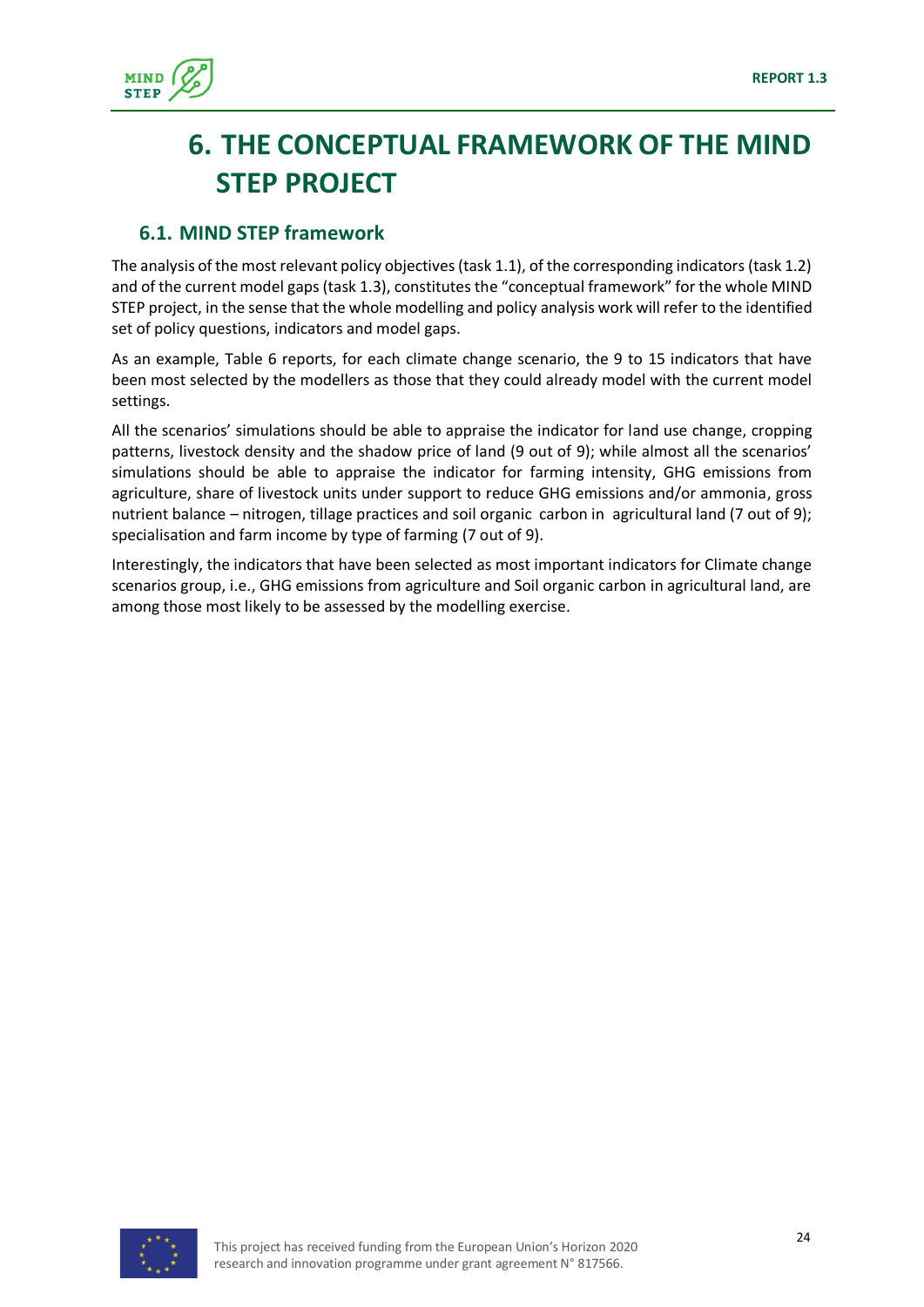

#### *Table 6 Climate change modellable scenarios and pertinent indicators.*

| <b>Indicator name/ Scenario</b>                                                                                                                                                  | <b>Simulate the</b><br>adoption of<br>carbon taxes on<br>agricultural<br>production | <b>Simulate the</b><br>adoption of<br>carbon taxes on<br>agricultural<br>production | <b>Simulate the</b><br>adoption of<br>subsidies<br>targeted to<br>climate change<br>mitigation | Impact of<br>different GHG<br>mitigation<br>measures. | <b>Create</b><br>incentives to<br>increase<br>carbon sinks<br>by farmers | <b>Simulate the</b><br>adoption of a<br>carbon border<br>tax adjustment | <b>Create incentives</b><br>for energy<br>transition in<br>agriculture (e.g.<br>renewables) | <b>Creating markets for</b><br>ecosystem services<br>(carbon<br>sequestration) | <b>Simulate the</b><br>adoption of<br>emission<br>trading<br>systems<br>between<br>farms |
|----------------------------------------------------------------------------------------------------------------------------------------------------------------------------------|-------------------------------------------------------------------------------------|-------------------------------------------------------------------------------------|------------------------------------------------------------------------------------------------|-------------------------------------------------------|--------------------------------------------------------------------------|-------------------------------------------------------------------------|---------------------------------------------------------------------------------------------|--------------------------------------------------------------------------------|------------------------------------------------------------------------------------------|
| Land use change                                                                                                                                                                  | $\pmb{\mathsf{X}}$                                                                  | $\pmb{\mathsf{X}}$                                                                  | $\mathsf X$                                                                                    | $\pmb{\times}$                                        | $\pmb{\mathsf{X}}$                                                       | $\mathsf{X}$                                                            | $\mathsf{X}$                                                                                | $\pmb{\mathsf{X}}$                                                             | $\boldsymbol{\mathsf{X}}$                                                                |
| <b>Cropping patterns</b>                                                                                                                                                         | Χ                                                                                   | $\mathsf{X}$                                                                        | X                                                                                              | $\mathsf{X}$                                          | $\pmb{\times}$                                                           | X                                                                       | X                                                                                           | X                                                                              | X                                                                                        |
| <b>Farming intensity</b>                                                                                                                                                         | X                                                                                   | $\mathsf{X}$                                                                        | $\mathsf{X}$                                                                                   |                                                       | X                                                                        | X                                                                       | $\mathsf{x}$                                                                                | $\mathsf{X}$                                                                   |                                                                                          |
| Specialisation                                                                                                                                                                   | X                                                                                   | X                                                                                   | X                                                                                              | X                                                     | X                                                                        |                                                                         | X                                                                                           |                                                                                | X                                                                                        |
| <b>Risk of land abandonment</b>                                                                                                                                                  |                                                                                     |                                                                                     |                                                                                                |                                                       |                                                                          |                                                                         | X                                                                                           |                                                                                |                                                                                          |
| Greenhouse gas emissions from agriculture                                                                                                                                        | X                                                                                   | $\boldsymbol{\mathsf{X}}$                                                           | X                                                                                              | X                                                     | X                                                                        | $\pmb{\times}$                                                          |                                                                                             | Χ                                                                              | X                                                                                        |
| Share of agricultural land under<br>commitments to improve climate<br>adaptation                                                                                                 | X                                                                                   | $\mathsf{X}$                                                                        |                                                                                                |                                                       |                                                                          |                                                                         |                                                                                             |                                                                                |                                                                                          |
| Share of livestock units under support to<br>reduce GHG emissions and/or ammonia,<br>including manure management                                                                 | X                                                                                   | Χ                                                                                   | X                                                                                              | $\pmb{\times}$                                        | X                                                                        | X                                                                       |                                                                                             | X                                                                              | X                                                                                        |
| Share of agricultural land under<br>commitments to reducing emissions,<br>maintaining and/or enhancing carbon<br>storage                                                         |                                                                                     |                                                                                     |                                                                                                | $\boldsymbol{\mathsf{X}}$                             | $\mathsf{X}$                                                             | $\mathsf{X}$                                                            |                                                                                             | $\boldsymbol{\mathsf{X}}$                                                      |                                                                                          |
| Share of farms benefitting from CAP<br>investment support contributing to climate<br>change, mitigation and adaptation, and to<br>renewable energy or biomaterials<br>production | X                                                                                   | Χ                                                                                   |                                                                                                | Χ                                                     |                                                                          |                                                                         |                                                                                             |                                                                                |                                                                                          |
| <b>Carbon price</b>                                                                                                                                                              |                                                                                     |                                                                                     |                                                                                                |                                                       |                                                                          | $\mathsf{X}$                                                            |                                                                                             |                                                                                |                                                                                          |
| Ammonia emissions                                                                                                                                                                | Χ                                                                                   | X                                                                                   |                                                                                                |                                                       |                                                                          |                                                                         |                                                                                             |                                                                                |                                                                                          |
| <b>Mineral fertiliser consumption</b>                                                                                                                                            | X                                                                                   | $\mathsf{x}$                                                                        |                                                                                                |                                                       |                                                                          |                                                                         |                                                                                             |                                                                                |                                                                                          |
| <b>Livestock density</b>                                                                                                                                                         | Χ                                                                                   | Χ                                                                                   | Χ                                                                                              | X                                                     | X                                                                        | X                                                                       | X                                                                                           | X                                                                              | X                                                                                        |

<span id="page-26-0"></span>

**REPORT 1.3**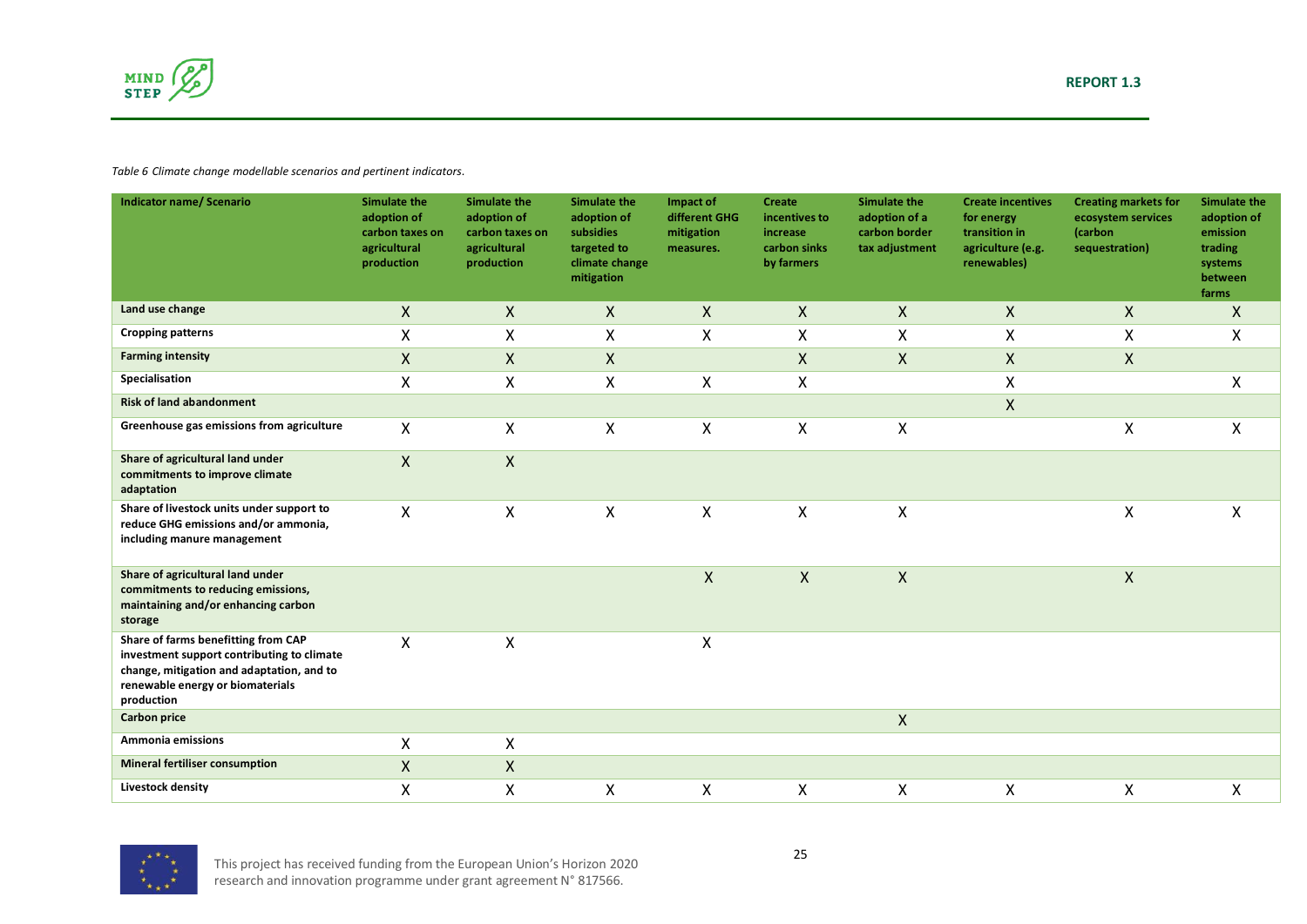

#### **REPORT 1.3**

| <b>Indicator name/Scenario</b>                                                               | <b>Simulate the</b><br>adoption of<br>carbon taxes on<br>agricultural<br>production | <b>Simulate the</b><br>adoption of<br>carbon taxes on<br>agricultural<br>production | <b>Simulate the</b><br>adoption of<br>subsidies<br>targeted to<br>climate change<br>mitigation | Impact of<br>different GHG<br>mitigation<br>measures. | Create<br>incentives to<br>increase<br>carbon sinks<br>by farmers | <b>Simulate the</b><br>adoption of a<br>carbon border<br>tax adjustment | <b>Create incentives</b><br>for energy<br>transition in<br>agriculture (e.g.<br>renewables) | <b>Creating markets for</b><br>ecosystem services<br>(carbon<br>sequestration) | <b>Simulate the</b><br>adoption of<br>emission<br>trading<br>systems<br>between<br>farms |
|----------------------------------------------------------------------------------------------|-------------------------------------------------------------------------------------|-------------------------------------------------------------------------------------|------------------------------------------------------------------------------------------------|-------------------------------------------------------|-------------------------------------------------------------------|-------------------------------------------------------------------------|---------------------------------------------------------------------------------------------|--------------------------------------------------------------------------------|------------------------------------------------------------------------------------------|
| Gross nutrient balance - nitrogen                                                            | $\pmb{\mathsf{X}}$                                                                  | $\pmb{\mathsf{X}}$                                                                  | $\mathsf{X}$                                                                                   | $\pmb{\mathsf{X}}$                                    | $\pmb{\mathsf{X}}$                                                | $\pmb{\mathsf{X}}$                                                      |                                                                                             | Χ                                                                              |                                                                                          |
| <b>Tillage practices</b>                                                                     | X                                                                                   | X                                                                                   | Χ                                                                                              | Χ                                                     | X                                                                 | X                                                                       |                                                                                             | Χ                                                                              |                                                                                          |
| Soil organic carbon in agricultural land<br>carbon storage potential/compost balance         | $\boldsymbol{\mathsf{X}}$                                                           | X                                                                                   | X                                                                                              | X                                                     | $\pmb{\mathsf{X}}$                                                | $\boldsymbol{\mathsf{X}}$                                               |                                                                                             | X                                                                              | X                                                                                        |
| Share of agricultural land under<br>management commitments beneficial for<br>soil management | X                                                                                   | X                                                                                   |                                                                                                |                                                       |                                                                   | X                                                                       |                                                                                             | Χ                                                                              |                                                                                          |
| Area supported for afforestation and<br>creation of woodland, including<br>agroforestry      | $\mathsf{X}$                                                                        | X                                                                                   |                                                                                                |                                                       |                                                                   | $\pmb{\mathsf{X}}$                                                      |                                                                                             | X                                                                              |                                                                                          |
| <b>Farm labour force</b>                                                                     |                                                                                     |                                                                                     |                                                                                                |                                                       |                                                                   |                                                                         | Χ                                                                                           |                                                                                |                                                                                          |
| farm income by type of farming                                                               | X                                                                                   | X                                                                                   | $\mathsf{X}$                                                                                   | X                                                     | X                                                                 |                                                                         | $\pmb{\mathsf{X}}$                                                                          |                                                                                | X                                                                                        |
| farm income by region                                                                        |                                                                                     |                                                                                     |                                                                                                |                                                       |                                                                   |                                                                         | Χ                                                                                           |                                                                                |                                                                                          |
| Total factor productivity in agriculture                                                     |                                                                                     |                                                                                     |                                                                                                |                                                       |                                                                   |                                                                         | $\pmb{\mathsf{X}}$                                                                          |                                                                                |                                                                                          |
| Labour productivity in agriculture                                                           |                                                                                     |                                                                                     |                                                                                                |                                                       |                                                                   |                                                                         | Χ                                                                                           |                                                                                |                                                                                          |
| Shadow price of land                                                                         | Χ                                                                                   | $\pmb{\mathsf{X}}$                                                                  | $\pmb{\mathsf{X}}$                                                                             | X                                                     | $\pmb{\mathsf{X}}$                                                | $\pmb{\mathsf{X}}$                                                      | $\pmb{\mathsf{X}}$                                                                          | X                                                                              | Χ                                                                                        |

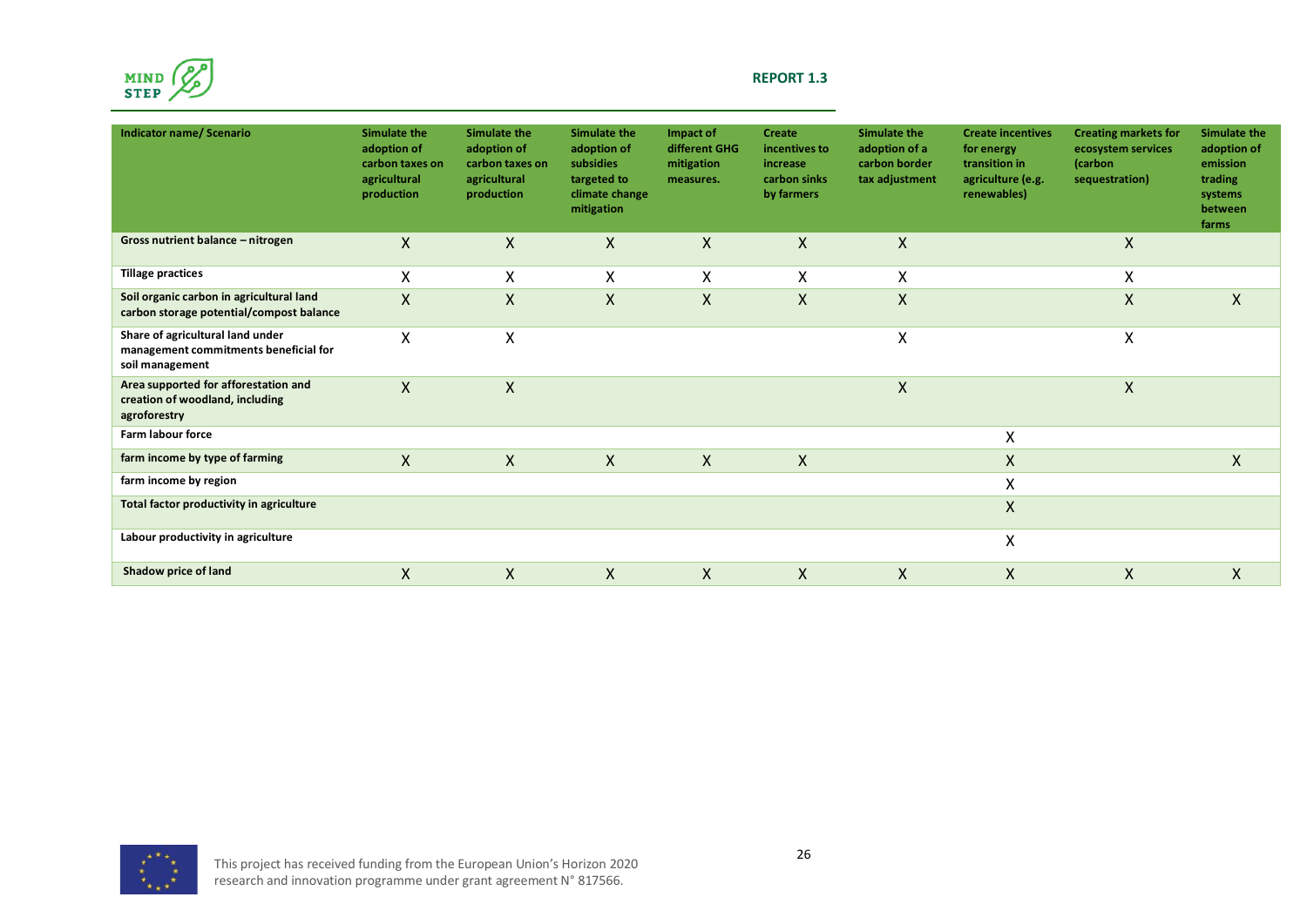

### <span id="page-28-0"></span>**6.2. Illustration on how MINDSTEP toolbox will model the selected policy scenarios.**

Given the need to "develop modelling at various geographic scales – from regional to global", and the wider scope of EU policies related to agriculture to also contribute for example to the Paris climate agreement, the Sustainability Development Goals (SDGs) and the Farm to Fork strategy, the Individual Decision Making (IDM) models are linked with current EU-wide and global models. This collection of stand-alone and interlinked models constitutes the MINDSTEP toolbox, see Figure 5.

The EU-wide and global models provide a spatially comprehensive set of sustainability indicators, such as food security (availability, access, utilization, stability), employment, national income (GDP), biodiversity, greenhouse gas emissions, and land and water use, beyond the regions/countries and sectors covered by IDM unit approaches. This approach allows also to take into account the indirect effects of global events and EU policies, mediated through European and international markets. The IDM models in the MINDSTEP toolbox, correspond to the roadmap for agricultural modelling in the EU building on the outcomes of the SUPREMA (Support for Policy Relevant Modelling of Agriculture) project (Jongeneel et al., 2020). The IDM models contribute to improved micro-economic underpinning of primary production in the EU-wide and global models. In general, they allow a more detailed representation of technologies, sectors and regions which is needed e.g., for modelling adoption of technologies and realistic upscaling of results. This is an important step forward, but as mentioned in the report, a drawback of the newly developed IDM models and tools is that they will not cover all agricultural sectors and regions in the EU.

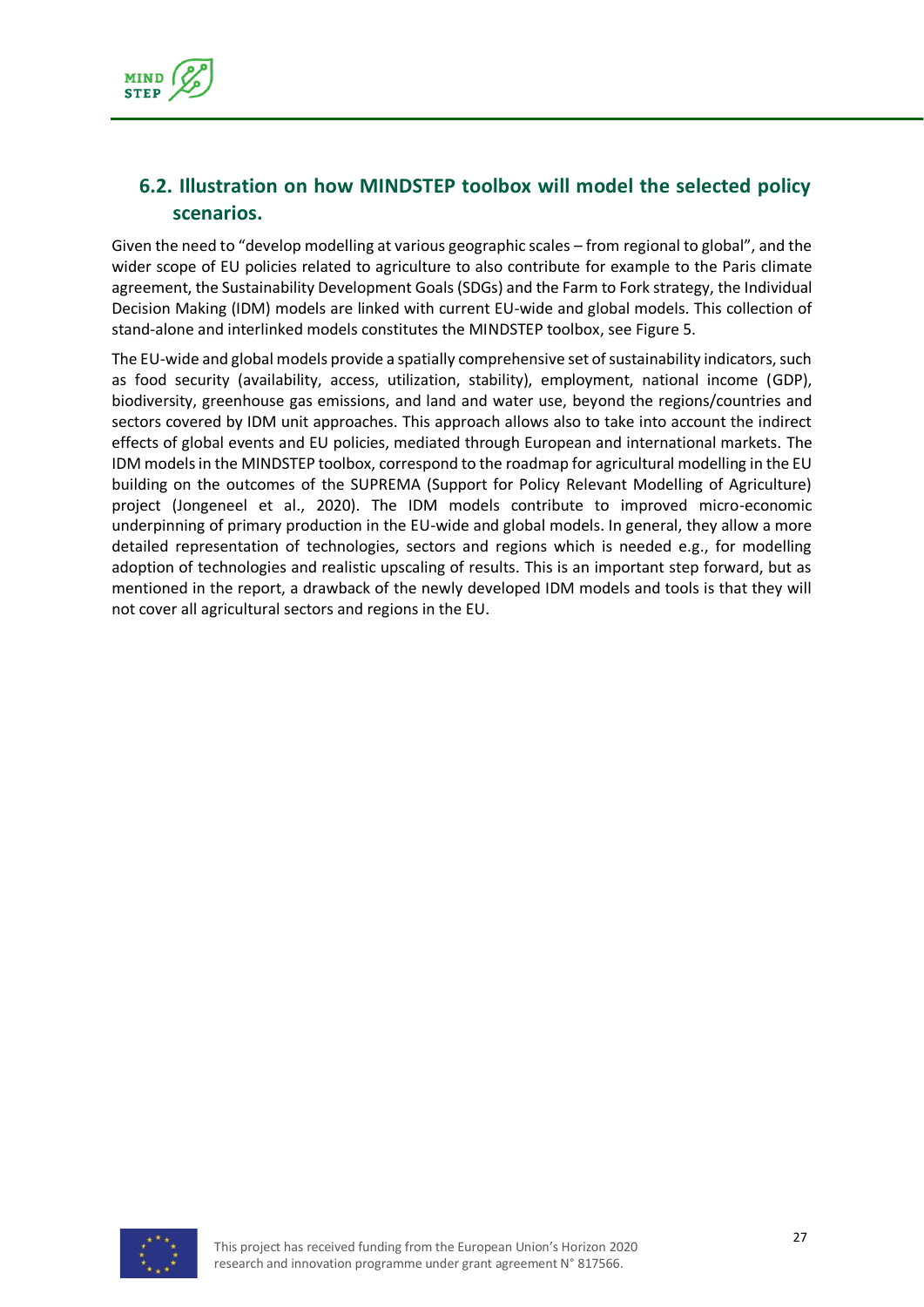

<span id="page-29-0"></span>*Figure 5 MIND STEP model toolbox: Integration of Individual Decision Making (IDM) models and current models.* 



The Mind Step toolbox contributes to improving our capabilities to model the scenario "Mandatory reduction of input use".

One example are the activities in WP4.5. Here we aim to combine the single farm model FarmDyn with the Agent-based Model (ABM) Agripolis by the help of surrogate models. Used individually, each model has specific advantages and limitations in term of modeling the scenario. FarmDyn has a detailed representation of farm technology which is required to fully capture a mandatory reduction in input use, however, as a single farm level model, it is not capable to capture interaction between farms or market effects. Agripolis on the other hand, is well placed capturing those interaction effects but is limited in terms of the representation for farm technology. Ideally, we would combine both model by using FarmDyn as the IDM within Agripolis. However, such a direct combination is hardly feasible due to computational demands. To overcome those limitations, we aim to build a surrogate model of FarmDyn using deep neural networks. Those surrogate models are intended to approximate, as close as possible, the behavior of FarmDyn but can be run more sufficiently computationally and more easily used within AgripoliS. Combining both models in this way aims to leverage the individual advantages of each model while overcoming their limitations.

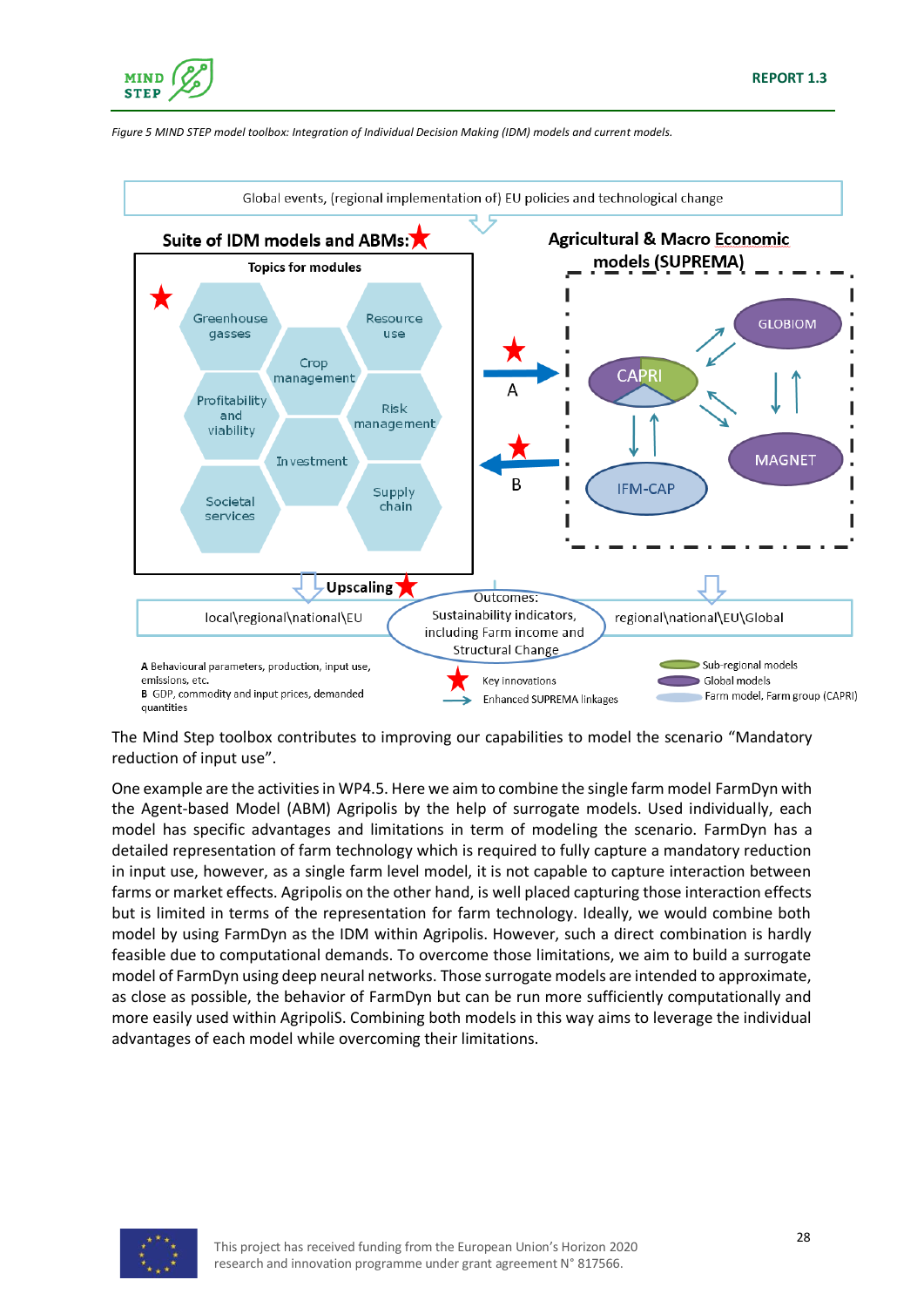

<span id="page-30-0"></span>*Figure 6 Combination of the model FarmDyn with the ABM Agripolis model*



Another example of more realistic upscaling including non-economic behiavoral aspects, the following steps describe the use of an ABM to simulate farmers decisions: "Adoption of Agri-Environmental Schemes (AES) (i.e., flower strips) on arable farms in an arable region in the Netherlands":

- We start by running different scenarios for arable farms in the Dutch FADN, located in the province of Flevoland with the bio-economic farm model FarmDyn.
- We use Netlogo to model an ABM of farmers deciding whether to invest or not in the provision of AES by converting arable land into natural elements (such as flower strips).
- We model decision making of different farmer types towards the implementation of AES at the farm level. Some farmers might be more prone to invest in AES than others with more intensive agricultural practices.
- Using the Consumat approach (Jager et al. 2001; Janssen and Jager 2001), farmers display different decision strategies based on income satisfaction and uncertainty.
- We define farmers' strategies as their plan of action that the farmers will take given the set of personal circumstances (combination of income satisfaction and uncertainty) that might arise in the decision-making process.
- Farmer's strategies are deliberation, imitation, repetition and social comparison.
- Every strategy state the individual cognitive process of a farmer that either makes decisions in isolation (i.e. individual maximisers) or looks up and learns from others peers in the landscape (i.e. heuristic-based agents) (van Duinen et al. 2016).
- Services from ecosystems provide essential inputs (e.g., pollination, water quantity and water quality) providing benefits for all farmers in the area.
- Once farmers decide on their individual level of AES the model assess the regional level of ecosystem services provided by the collective pool of AES.
- Collective benefits will only realise when reaching a threshold of enough farmers choosing to contribute to the provision of these ecosystem services. Scale matters in terms of the benefits of ecosystem services.
- Benefits from investing in ecosystem services at the farm-level are also perceived by other farmers in the landscape independently from their investment in flower strips or hedgerows.
- The additional benefits perceived by all farmers in the landscape are primary, reducing the probability of being exposed to pests' threat.
- Then the model update availability of ecosystem services and risk of pests in the region to model decision making in the next period.
- The figure below provides an overview of ABM.

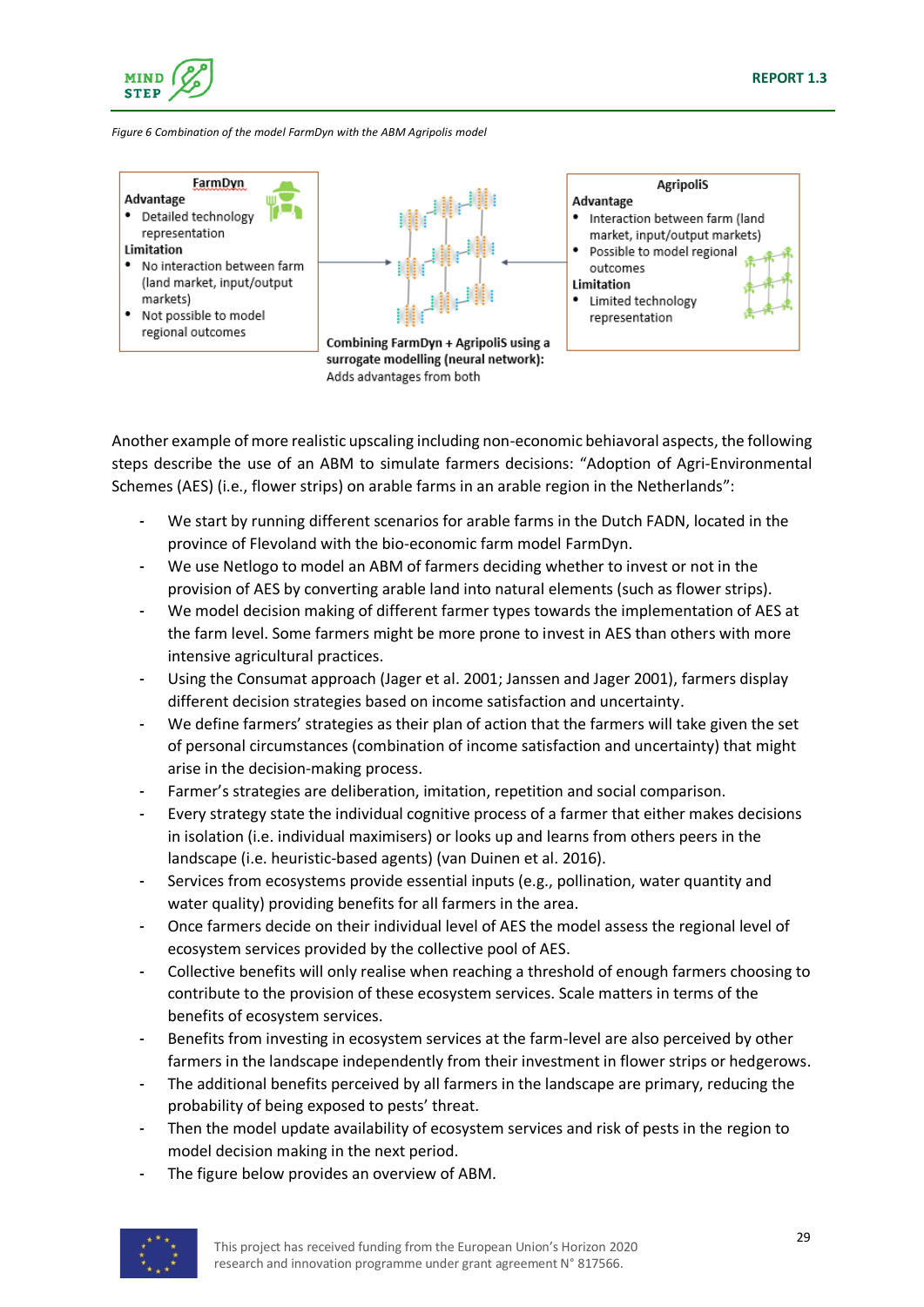

#### The model will be validated during a presentation of preliminary results with farmers.

<span id="page-31-1"></span>*Figure 7 ABM overview: the farmer decision making model and its integration with the ecosystem service representation.*



ABM overview: the farmer decision making model and its integration with the ecosystem services representation. Source: adapted from Malawska and Topping (2016)

### **7. CONCLUSIONS**

<span id="page-31-0"></span>This report has synthesized the work done for Task 1.3 that has reviewed the models in the MIND STEP toolbox with a specific focus on their policy and farm, regional, national, EU and global driver coverage, in order to identify whether they could properly address selected aspects of the benchmark scenarios identified in Task 1.1.

This assessment has pointed out model gaps and needs of model extensions and development of new tools. At the same time, it has also revealed the potential of model integration and collaboration as a way to supplement the outcomes of individual models (see paragraph 6.2).

Overall, all the proposed scenarios in the "climate change" scenario group could indeed be modelled. Six out of eight scenarios of the "preserve biodiversity, ecosystem services and environmental care" scenario's group can be modelled, while the remaining two can be potentially modelled by modifying the current model set-up. The "increase competitiveness" group of scenarios seemed to emerge as the most difficult to model. In fact, only four out of seven scenarios have been judged to be modellable, while three out of seven are potentially modellable, as long as the models in the MIND STEP toolbox can be properly modified.

Closely related to this work, Task 1.2 has reviewed the models' ability to produce appropriate indicators for monitoring and measuring the impact of the same policies and drivers (i.e., the list of

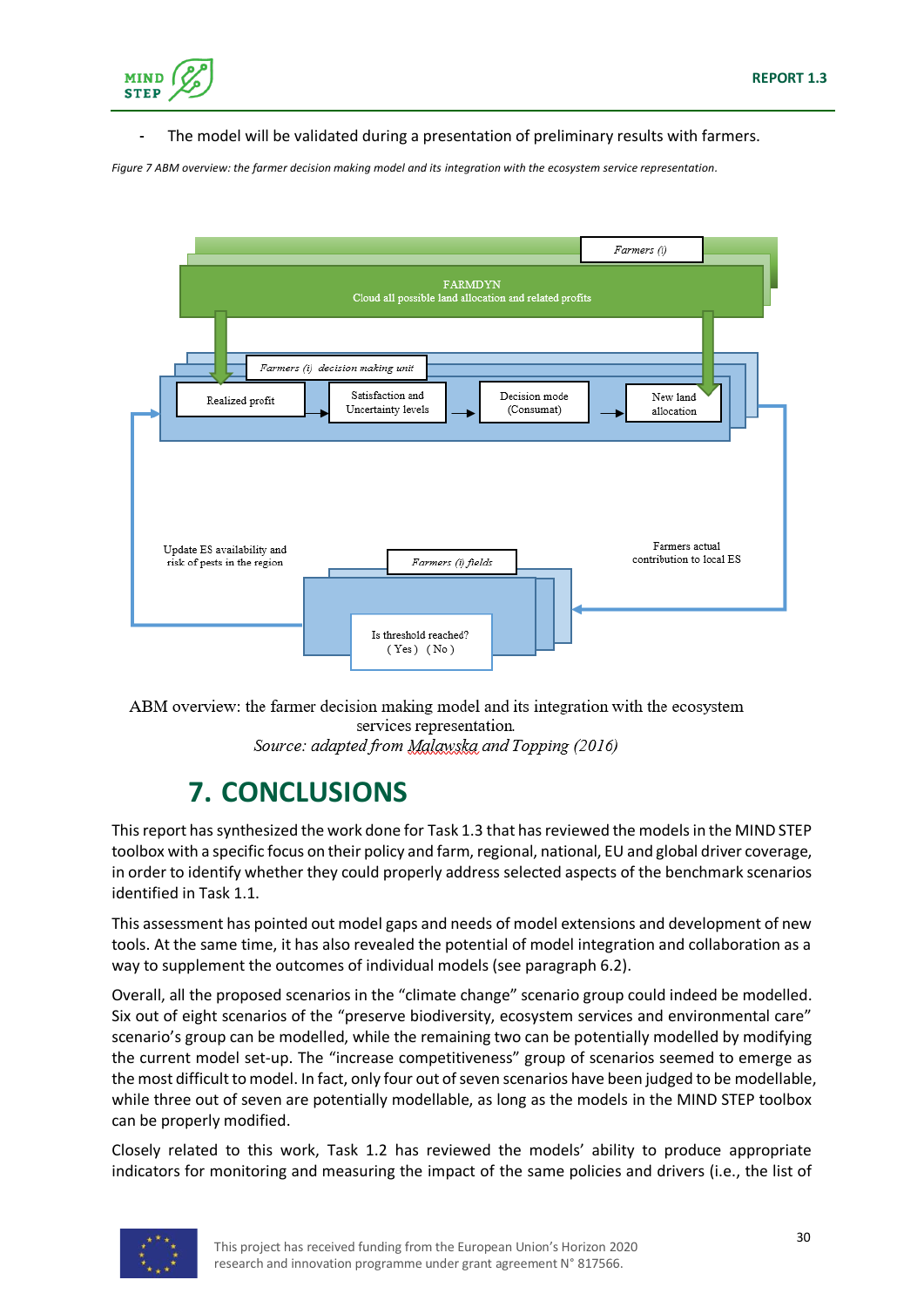

indicators identified in Task 1.2). The synthesis of the work has resulted into a detailed list of key policy questions and related benchmark scenarios that should be modelled together with an indicator framework that not only includes indicators currently used in agricultural policy, but also new indicators available from the models, proposed by the stakeholders or emerging from the systematic literature review.

Together, Task 1.2 and Task 1.3 constitute the "conceptual framework" of the whole MIND STEP project, in the sense that the whole modelling and policy analysis work will refer to the identified set of policy questions, indicators and model gaps. This analysis will be used as input for the data framework in WP2, the modelling work in WP3, WP4 and WP5 and for the policy evaluation in WP6. At the same time, it is clear that not all the identified model gaps cannot be solved in MIND STEP, in a manner that is consistent with the initial MIND STEP proposal. To solve this problem, the subsequent modelling work will have to focus first on the scenarios that can be analysed with the readily available data and models in the MIND STEP toolbox.

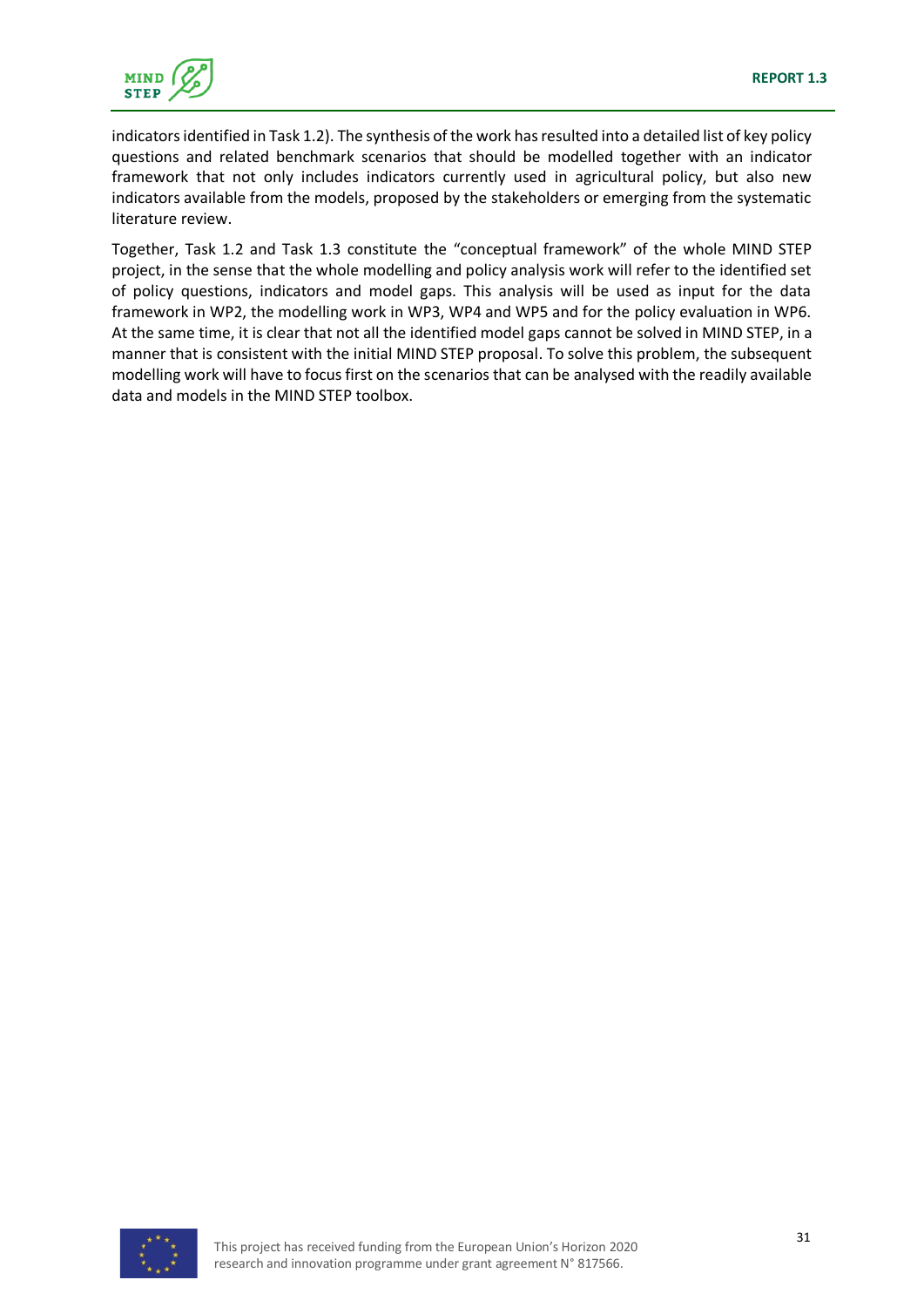

### **8. ACKNOWLEDGEMENTS**

<span id="page-33-0"></span>The Deliverable 1.3 is developed as part of the H2020 MIND STEP project which received funding from the European Union's Horizon 2020 research and innovation programme under grant agreement N° 817566.

### **9. REFERENCES**

<span id="page-33-1"></span>European Commission (2018). Proposal for a REGULATION OF THE EUROPEAN PARLIAMENT AND OF THE COUNCIL establishing rules on support for strategic plans to be drawn up by Member States under the Common agricultural policy (CAP Strategic Plans) and financed by the European Agricultural Guarantee Fund (EAGF) and by the European Agricultural Fund for Rural Development (EAFRD) and repealing Regulation (EU) No 1305/2013 of the European Parliament and of the Council and Regulation (EU) No 1307/2013 of the European Parliament and of the Council, {SEC(2018) 305 final} - {SWD(2018) 301 final}, COM(2018) 392 final, Brussels, 1.6.2018.

European Commission (2019). Communication from The Commission To The European Parliament, The European Council, The Council, The European Economic And Social Committee And The Committee Of The Regions, The European Green Deal, COM(2019) 640 final, Brussels, 11.12.2019

European Commission (2020). Communication from The Commission To The European Parliament, The European Council, The Council, The European Economic And Social Committee And The Committee Of The Regions, A Farm to Fork Strategy. For a fair, healthy and environmentallyfriendly food system, COM(2020) 381 final, Brussels, 20.05.2020.

Jager, W., M.A. Janssen, and C. Viek. (2001). Experimentation with household dynamics: the Consumat approach. International Journal of Sustainable Development 4(1):90–100.Malawska and Topping, 2016

Janssen MA, Jager W (2001). Adoption of new products in a market of changing preferences and social networks. Journal of Economic Psychology 22: 745–772

Jongeneel et al. (2020). The Suprema Roadmap Exploring Future Directions For Agricultural Modelling In The Eu, D.1.10 of the project: "Support for Policy Relevant Modelling of Agriculture (SUPREMA)", Project Number 773499.

Malawska, A., and Topping C.J. (2016). Evaluating the role of behavioral factors and practical constraints in the performance of an agent-based model of farmer decision making. Agricultural Systems. 143: 136-146, <https://doi.org/10.1016/j.agsy.2015.12.014>

van Duinen, R., T. Filatova, W. Jager, and A. van der Veen. (2016). "Going beyond perfect rationality: drought risk, economic choices and the influence of social networks." Annals of Regional Science 57(2–3):335–369.